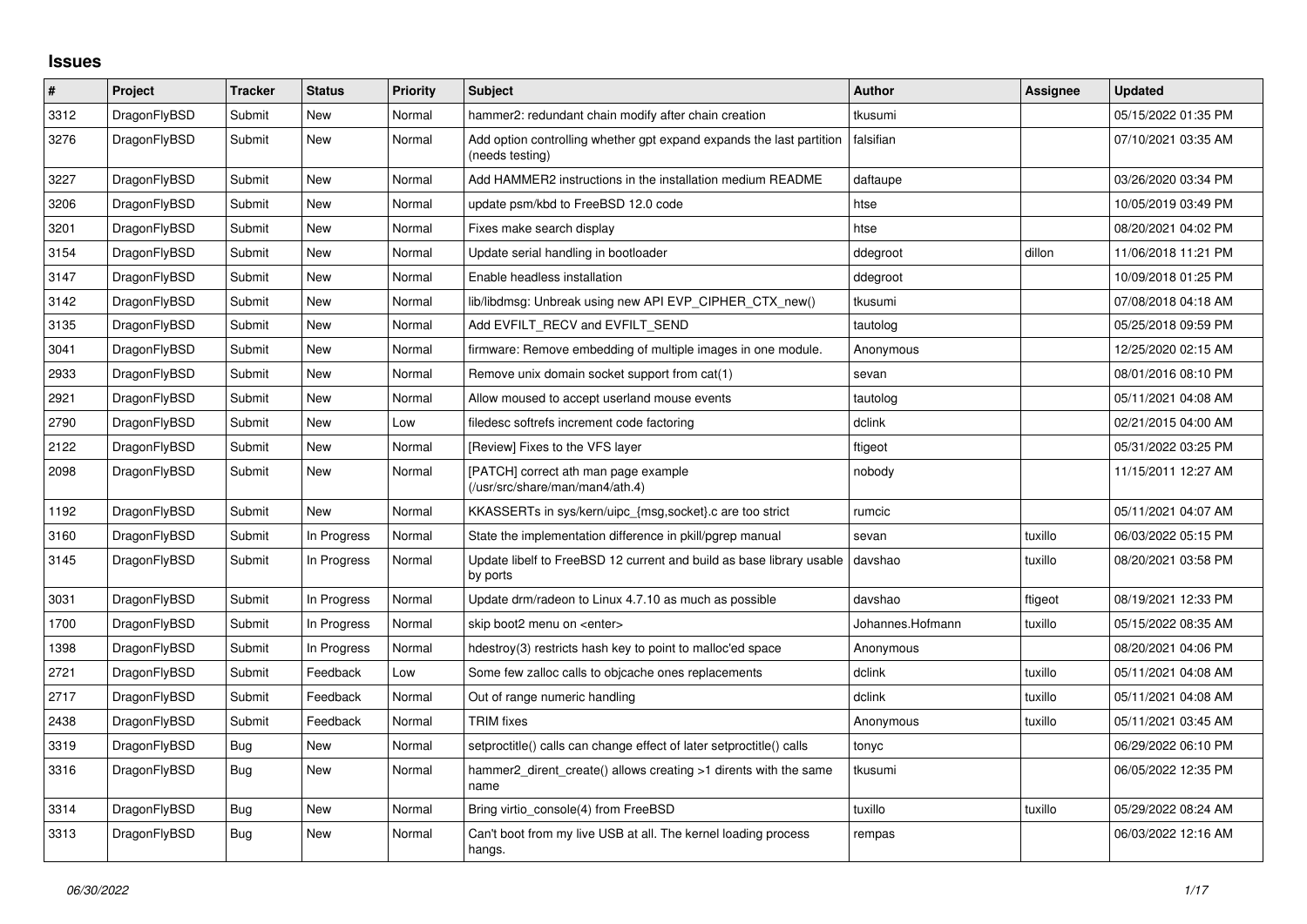| $\pmb{\#}$ | Project      | <b>Tracker</b> | <b>Status</b> | <b>Priority</b> | Subject                                                                                                   | <b>Author</b>     | Assignee | <b>Updated</b>      |
|------------|--------------|----------------|---------------|-----------------|-----------------------------------------------------------------------------------------------------------|-------------------|----------|---------------------|
| 3311       | DragonFlyBSD | Bug            | New           | Low             | TrueCrypt support may cause kernel crash                                                                  | arcade@b1t.name   |          | 04/29/2022 06:19 AM |
| 3302       | DragonFlyBSD | Bug            | <b>New</b>    | Normal          | Will not boot on System76 Lemur Pro (lemp10)                                                              | piecuch           |          | 11/03/2021 10:21 AM |
| 3301       | DragonFlyBSD | Bug            | <b>New</b>    | Normal          | Gkrellm from the packages is not showing logged in users in main<br>window, logged in users always $== 0$ | adrian            |          | 01/08/2022 04:24 AM |
| 3300       | DragonFlyBSD | Bug            | New           | Normal          | Running Xvnc from TigerVNC package through the INETD daemon<br>in TCP WAIT mode fails hard                | adrian            |          | 01/08/2022 04:25 AM |
| 3298       | DragonFlyBSD | Bug            | New           | Normal          | Running "w" and having logged in via XDM through VNC, "w" prints<br>an extra error message                | piecuch           |          | 10/25/2021 09:16 AM |
| 3284       | DragonFlyBSD | Bug            | <b>New</b>    | Normal          | Wrong towlower() result for U+038A                                                                        | bhaible           |          | 07/10/2021 03:34 AM |
| 3283       | DragonFlyBSD | Bug            | <b>New</b>    | Normal          | mknodat() cannot create FIFOs                                                                             | bhaible           |          | 07/10/2021 03:34 AM |
| 3282       | DragonFlyBSD | Bug            | New           | Normal          | unexpected errno value from fopen()                                                                       | bhaible           |          | 07/10/2021 03:34 AM |
| 3281       | DragonFlyBSD | Bug            | <b>New</b>    | Normal          | Crash after leaving unattended for a while                                                                | bhaible           |          | 07/10/2021 03:32 AM |
| 3280       | DragonFlyBSD | Bug            | <b>New</b>    | Normal          | KMS console and i915(4) not working in 6.0                                                                | cmusser           |          | 07/10/2021 03:35 AM |
| 3278       | DragonFlyBSD | Bug            | <b>New</b>    | Normal          | Second screen image is distorted                                                                          | arcade@b1t.name   |          | 07/10/2021 03:36 AM |
| 3266       | DragonFlyBSD | Bug            | New           | High            | Filesystems broken due to "KKASSERT(count &<br>TOK_COUNTMASK);"                                           | tkusumi           |          | 03/15/2021 01:21 PM |
| 3252       | DragonFlyBSD | Bug            | <b>New</b>    | Normal          | tcsetattr/tcgetattr set errno incorrectly on non-TTY                                                      | tonyc             |          | 10/26/2020 09:34 PM |
| 3249       | DragonFlyBSD | Bug            | <b>New</b>    | Normal          | HAMMER2 fsync(2) not working properly                                                                     | tkusumi           |          | 09/21/2020 07:07 AM |
| 3247       | DragonFlyBSD | Bug            | <b>New</b>    | Normal          | Kernel panic doing nothing much                                                                           | phma              |          | 09/12/2020 11:40 PM |
| 3246       | DragonFlyBSD | Bug            | New           | Normal          | HAMMER2 unable to handle ENOSPC properly                                                                  | tkusumi           |          | 09/04/2020 11:11 AM |
| 3245       | DragonFlyBSD | Bug            | <b>New</b>    | Normal          | panic: free: guard1x fail, i915 load from loader.conf                                                     | polachok          |          | 08/21/2020 10:36 AM |
| 3243       | DragonFlyBSD | Bug            | <b>New</b>    | Normal          | SMART status not reported properly for SSD disks                                                          | daftaupe          |          | 09/09/2020 11:03 PM |
| 3240       | DragonFlyBSD | Bug            | New           | High            | compile error because of openssl with /usr/dports/security/rhash for<br>mysql 8 install                   | <b>UlasSAYGIN</b> |          | 06/04/2020 08:05 AM |
| 3239       | DragonFlyBSD | Bug            | <b>New</b>    | Normal          | unable to SIGKILL glitched emacs                                                                          | piecuch           |          | 05/26/2020 03:30 AM |
| 3238       | DragonFlyBSD | Bug            | <b>New</b>    | Normal          | race conditions when printing from vkernel console                                                        | piecuch           |          | 05/19/2020 02:50 PM |
| 3235       | DragonFlyBSD | Bug            | New           | Normal          | Kernel panic in devfs vnops.c                                                                             | mneumann          |          | 04/28/2020 07:00 AM |
| 3231       | DragonFlyBSD | Bug            | <b>New</b>    | Normal          | wifi drops on 5.8                                                                                         | tse               |          | 04/06/2020 05:08 AM |
| 3228       | DragonFlyBSD | Bug            | New           | Low             | pfi kif unref: state refcount $\leq$ 0 in dmesg                                                           | justin            |          | 03/05/2021 06:39 AM |
| 3226       | DragonFlyBSD | <b>Bug</b>     | New           | Normal          | Xorg freezes in vm: thread stuck in "objtrm1"                                                             | peeter            |          | 04/08/2020 02:10 AM |
| 3225       | DragonFlyBSD | Bug            | New           | Normal          | nfsd freeze when using gemu                                                                               | tse               |          | 03/17/2020 11:52 AM |
| 3224       | DragonFlyBSD | <b>Bug</b>     | New           | Normal          | Kernel panic when trying to ping6                                                                         | zhtw              |          | 03/08/2020 08:55 AM |
| 3222       | DragonFlyBSD | Bug            | New           | Normal          | gcc - undefined reference to '__atomic_load' (missing libatomic?)                                         | mneumann          |          | 02/08/2020 02:45 AM |
| 3219       | DragonFlyBSD | <b>Bug</b>     | New           | Normal          | x11/xorg port can not be build                                                                            | <b>UlasSAYGIN</b> |          | 03/31/2020 08:57 AM |
| 3218       | DragonFlyBSD | Bug            | New           | Normal          | Kernel panics are not sent to comconsole when booted over EFI                                             | mqudsi            |          | 12/02/2019 08:52 PM |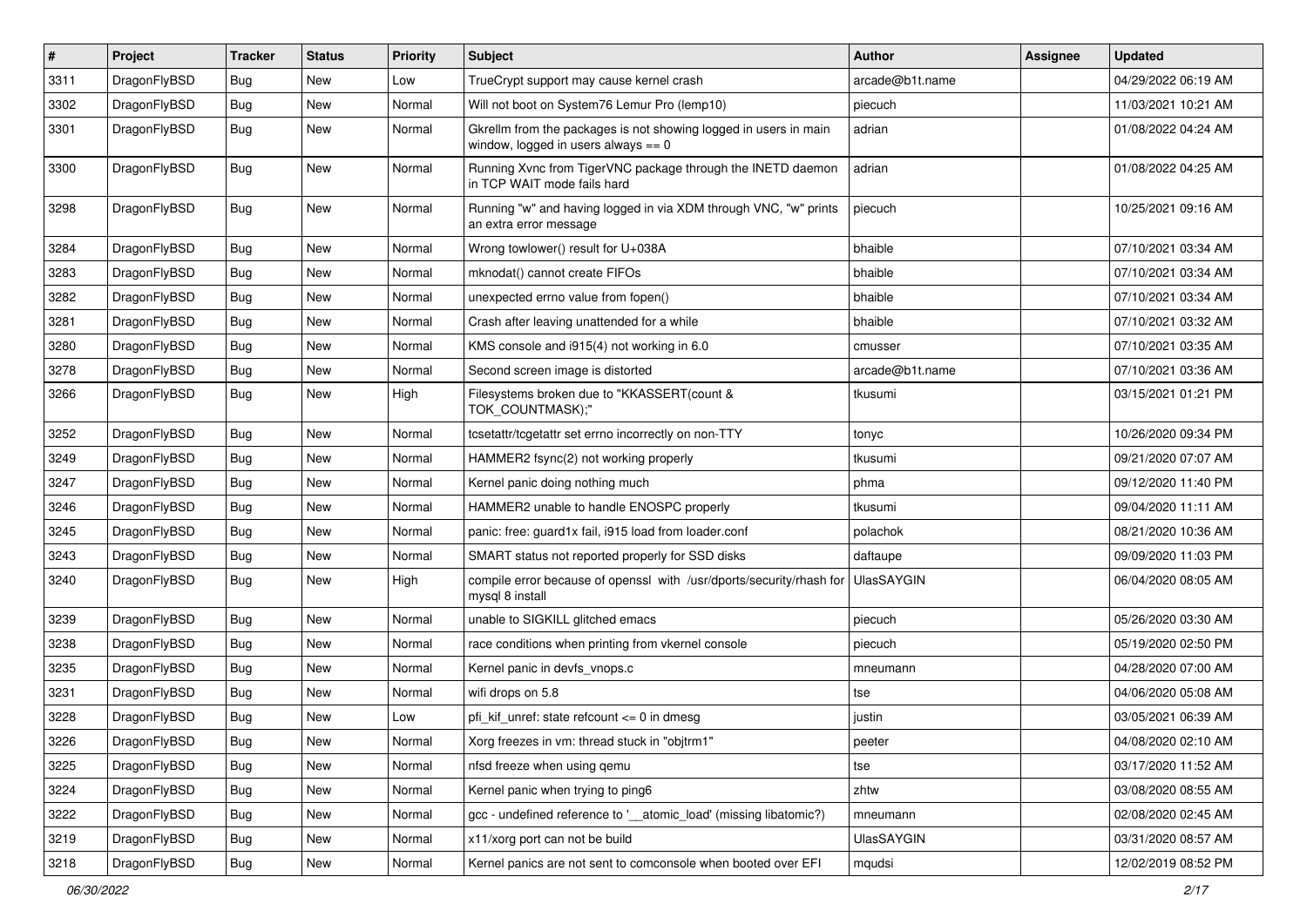| $\vert$ # | Project      | <b>Tracker</b> | <b>Status</b> | <b>Priority</b> | <b>Subject</b>                                                                                                                                              | <b>Author</b>          | Assignee | <b>Updated</b>      |
|-----------|--------------|----------------|---------------|-----------------|-------------------------------------------------------------------------------------------------------------------------------------------------------------|------------------------|----------|---------------------|
| 3217      | DragonFlyBSD | <b>Bug</b>     | <b>New</b>    | Normal          | rescue tools: make install fails if rescue folder doesn't exist                                                                                             | t dfbsd                |          | 11/27/2019 08:16 PM |
| 3215      | DragonFlyBSD | Bug            | <b>New</b>    | Normal          | Hang in tcdrain(3) after write(3)                                                                                                                           | noloader               |          | 11/25/2019 03:08 PM |
| 3209      | DragonFlyBSD | <b>Bug</b>     | <b>New</b>    | Normal          | svc has some minor bugs                                                                                                                                     | arcade@b1t.name        |          | 10/24/2019 09:08 AM |
| 3208      | DragonFlyBSD | <b>Bug</b>     | New           | Normal          | Crash related to nfsd                                                                                                                                       | tse                    |          | 06/11/2020 05:52 AM |
| 3199      | DragonFlyBSD | <b>Bug</b>     | <b>New</b>    | Normal          | PFS label not found panic                                                                                                                                   | tse                    |          | 08/21/2019 03:51 AM |
| 3197      | DragonFlyBSD | <b>Bug</b>     | <b>New</b>    | Normal          | DragonFly upgrades                                                                                                                                          | tse                    |          | 04/18/2020 04:18 PM |
| 3196      | DragonFlyBSD | Bug            | <b>New</b>    | Normal          | test issue after redmine upgrade (2)                                                                                                                        | tuxillo                |          | 07/05/2019 04:33 AM |
| 3194      | DragonFlyBSD | <b>Bug</b>     | New           | High            | Hammer kernel crash on mirror-stream of PFS after upgrade<br>(assertion "cursor->flags &<br>HAMMER_CURSOR_ITERATE_CHECK" failed in<br>hammer btree iterate) | Anonymous              |          | 06/29/2019 01:32 PM |
| 3189      | DragonFlyBSD | <b>Bug</b>     | <b>New</b>    | Normal          | Allow DragonFly Mail Agent to accept an alternate config via<br>command line switch                                                                         | iang                   |          | 08/16/2021 12:42 AM |
| 3184      | DragonFlyBSD | <b>Bug</b>     | <b>New</b>    | Normal          | tsleep(9) return value when PCATCH specified                                                                                                                | tkusumi                |          | 04/03/2019 06:49 AM |
| 3170      | DragonFlyBSD | <b>Bug</b>     | <b>New</b>    | Normal          | repeatable nfsd crash                                                                                                                                       | tse                    |          | 06/11/2020 05:52 AM |
| 3165      | DragonFlyBSD | <b>Bug</b>     | New           | Normal          | Looping at boot time                                                                                                                                        | gop                    |          | 12/28/2018 01:04 PM |
| 3157      | DragonFlyBSD | <b>Bug</b>     | <b>New</b>    | Normal          | TP-Link UE300 not working in 5.2-RELEASE                                                                                                                    | tuxillo                |          | 11/15/2018 02:08 PM |
| 3143      | DragonFlyBSD | <b>Bug</b>     | <b>New</b>    | Normal          | assertion "0" failed in hammer2_inode_xop_chain_sync                                                                                                        | cbin                   |          | 07/18/2018 12:50 PM |
| 3141      | DragonFlyBSD | Bug            | <b>New</b>    | Normal          | dhclient blocks boot process                                                                                                                                | rowo                   |          | 12/16/2018 11:01 AM |
| 3139      | DragonFlyBSD | Bug            | <b>New</b>    | Normal          | USB Mouse Does Not Work in DragonflyBSD guest on VirtualBox                                                                                                 | chiguy1256             |          | 06/24/2018 10:14 PM |
| 3134      | DragonFlyBSD | Bug            | <b>New</b>    | Normal          | RFC 3021 (/31 networks) appear to be unsupported                                                                                                            | jailbird               |          | 05/16/2018 11:03 PM |
| 3132      | DragonFlyBSD | <b>Bug</b>     | <b>New</b>    | Low             | unifdef mined                                                                                                                                               | bcallah                |          | 04/26/2018 08:34 PM |
| 3129      | DragonFlyBSD | Bug            | <b>New</b>    | High            | Kernel panic with 5.2.0 on A2SDi-4C-HLN4F                                                                                                                   | stateless              |          | 04/24/2018 12:50 AM |
| 3124      | DragonFlyBSD | <b>Bug</b>     | <b>New</b>    | High            | DragonFlyBSD 5.0.2 with Hammer2 with UEFI install doesn't boot                                                                                              | wiesl                  |          | 06/18/2019 05:07 AM |
| 3120      | DragonFlyBSD | <b>Bug</b>     | <b>New</b>    | Normal          | Intel AC 8260 firmware does not load                                                                                                                        | Vintodrimmer           |          | 08/28/2018 03:30 AM |
| 3117      | DragonFlyBSD | Bug            | <b>New</b>    | Normal          | Problem with colours if "intel" video-driver used                                                                                                           | dpostolov              |          | 01/07/2018 11:35 PM |
| 3116      | DragonFlyBSD | <b>Bug</b>     | New           | Normal          | da0 detects on very big volume if to _remove_ usb install stick and<br>reboot on Intel NUC5PPYH                                                             | dpostolov              |          | 01/07/2018 09:40 PM |
| 3110      | DragonFlyBSD | <b>Bug</b>     | <b>New</b>    | Normal          | crash with ipfw3 under load                                                                                                                                 | bnegre82               |          | 12/09/2017 06:22 AM |
| 3107      | DragonFlyBSD | Bug            | New           | Low             | ACPI interrupt storm when loading i915 on Lenovo T460                                                                                                       | oyvinht                |          | 07/15/2020 07:01 AM |
| 3101      | DragonFlyBSD | <b>Bug</b>     | <b>New</b>    | Low             | PFI CGI install not working in dragonflybsd 5.0.1 USB install                                                                                               | bnegre82               |          | 05/11/2021 04:14 AM |
| 3076      | DragonFlyBSD | Bug            | <b>New</b>    | Normal          | sys/dev/netif/ig_hal/e1000_ich8lan.c:1594: sanity checking mixup?                                                                                           | dcb                    |          | 10/11/2017 01:58 AM |
| 3052      | DragonFlyBSD | <b>Bug</b>     | New           | Normal          | panic DragonFly v4.8.1-RELEASE by mounting a malformed NTFS<br>image [64.000]                                                                               | open.source@ribose.com |          | 08/14/2017 03:22 AM |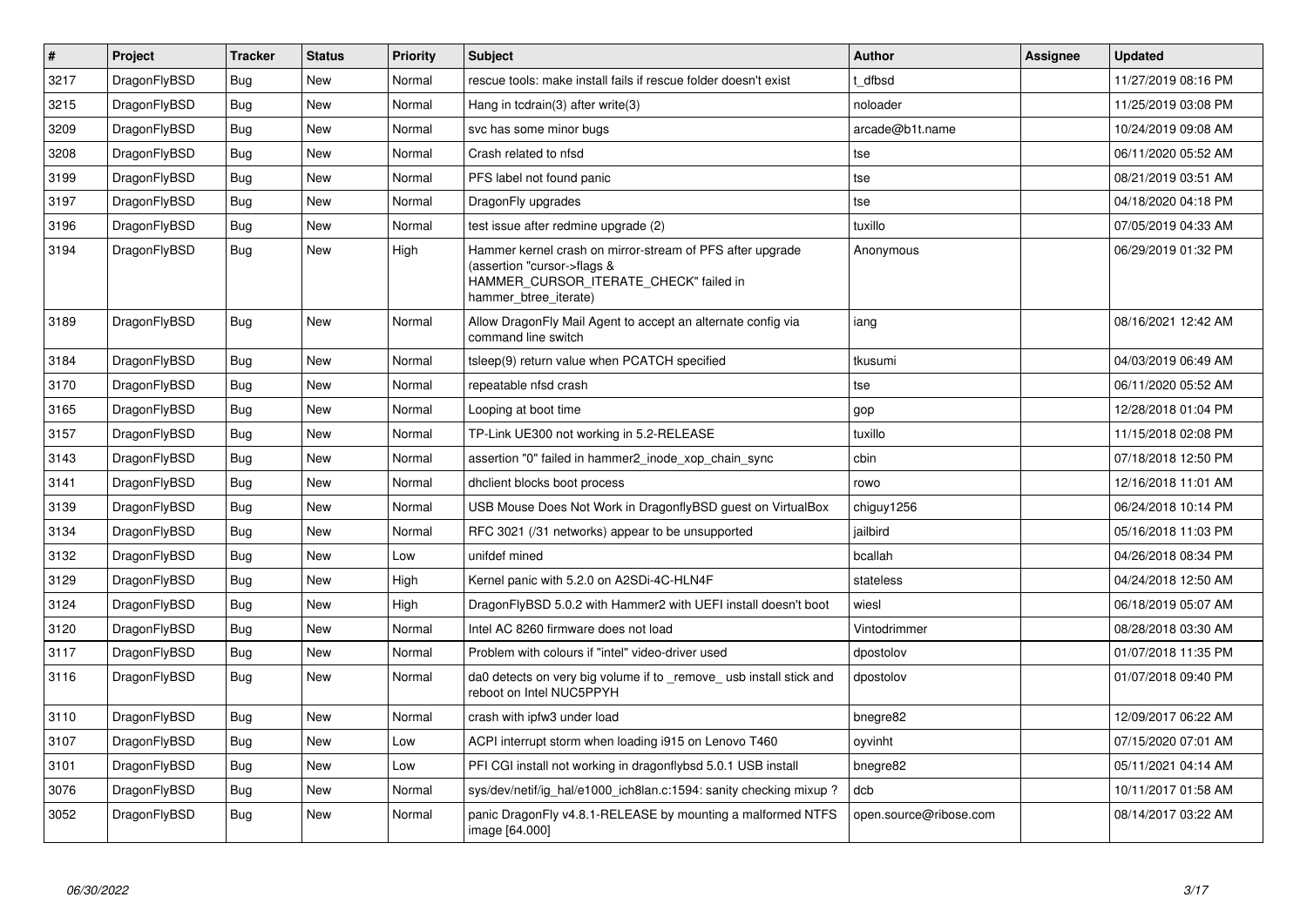| $\pmb{\#}$ | Project      | <b>Tracker</b> | <b>Status</b> | <b>Priority</b> | Subject                                                                                                 | <b>Author</b>          | Assignee | <b>Updated</b>      |
|------------|--------------|----------------|---------------|-----------------|---------------------------------------------------------------------------------------------------------|------------------------|----------|---------------------|
| 3051       | DragonFlyBSD | Bug            | New           | Normal          | panic DragonFly v4.8.1-RELEASE by mounting a malformed NTFS<br>image [12.000]                           | open.source@ribose.com |          | 08/14/2017 03:20 AM |
| 3049       | DragonFlyBSD | Bug            | <b>New</b>    | Normal          | panic DragonFly v4.8.1-RELEASE by mounting a malformed<br>msdosfs image [12.128]                        | open.source@ribose.com |          | 08/14/2017 02:53 AM |
| 3047       | DragonFlyBSD | Bug            | <b>New</b>    | Normal          | HAMMER critical write error                                                                             | samuel                 |          | 06/19/2019 09:50 AM |
| 3036       | DragonFlyBSD | Bug            | New           | Normal          | panic in icmp redirect start() ASSERT IN NETISR(0)                                                      | tautolog               |          | 05/11/2017 07:27 PM |
| 3035       | DragonFlyBSD | Bug            | New           | Normal          | panic: assertion "cpu >= 0 && cpu < ncpus" failed in netisr_cpuport<br>at /usr/src/sys/net/netisr2.h:87 | masu                   |          | 05/11/2017 01:24 AM |
| 3029       | DragonFlyBSD | Bug            | <b>New</b>    | Normal          | Running DflyBSD 4.8 on FreeBSD bhyve as a guest                                                         | iron                   |          | 05/13/2022 04:33 AM |
| 3025       | DragonFlyBSD | Bug            | <b>New</b>    | Normal          | sys/dev/powermng/powernow/powernow.c:284: bad comparison?                                               | dcb                    |          | 09/23/2017 07:45 AM |
| 3024       | DragonFlyBSD | Bug            | New           | Low             | sys/dev/netif/wi/if_wi.c:1090]: (style) Redundant condition                                             | dcb                    |          | 04/11/2017 11:56 AM |
| 3022       | DragonFlyBSD | Bug            | <b>New</b>    | Normal          | sys/dev/netif/ath/ath/if ath.c:2142: strange bitmask?                                                   | dcb                    |          | 04/11/2017 11:49 AM |
| 3018       | DragonFlyBSD | Bug            | <b>New</b>    | Normal          | sys/bus/u4b/wlan/if run.c:5464]: (style) Redundant condition                                            | dcb                    |          | 04/11/2017 11:26 AM |
| 3006       | DragonFlyBSD | Bug            | New           | Normal          | boot0cfg: panic in kern_udev.c in function _udev_dict_set_cstr when<br>installing in VirtualBox         | MichiGreat             |          | 04/01/2017 02:22 PM |
| 2994       | DragonFlyBSD | <b>Bug</b>     | <b>New</b>    | Normal          | Intermittent boot hangs after git: hammer - HAMMER Version 7                                            | davshao                |          | 03/30/2017 02:06 PM |
| 2972       | DragonFlyBSD | Bug            | New           | Normal          | ipfw3 "deny to me" does not work correctly                                                              | mneumann               |          | 12/27/2016 12:11 PM |
| 2970       | DragonFlyBSD | Bug            | New           | Normal          | kernel 4.7: "Is -I" causes panic on UDF filesystem: "bgetvp -<br>overlapping buffer"                    | peeter                 |          | 12/21/2016 02:46 AM |
| 2936       | DragonFlyBSD | Bug            | <b>New</b>    | Normal          | loader.efi crashes while loading kernel                                                                 | spaceille              |          | 08/20/2016 06:17 AM |
| 2931       | DragonFlyBSD | <b>Bug</b>     | <b>New</b>    | Low             | 'gdb' of 'vkernel' unable to print backtrace                                                            | tofergus               |          | 07/26/2016 01:51 PM |
| 2930       | DragonFlyBSD | Bug            | New           | High            | 'objcache' causes panic during 'nfs_readdir'                                                            | tofergus               |          | 07/26/2016 01:09 PM |
| 2924       | DragonFlyBSD | Bug            | New           | Normal          | cat -v fails to tag characters in extended table with M- prefix with<br>some locales                    | sevan                  |          | 07/11/2016 07:18 AM |
| 2917       | DragonFlyBSD | Bug            | <b>New</b>    | Normal          | da8: reading primary partition table: error accessing offset<br>000000000000 for 512                    | liweitianux            |          | 05/11/2021 08:43 PM |
| 2915       | DragonFlyBSD | <b>Bug</b>     | <b>New</b>    | High            | Hammer mirror-copy problem                                                                              | dfbsd                  |          | 08/25/2016 05:28 AM |
| 2898       | DragonFlyBSD | Bug            | <b>New</b>    | Normal          | <b>HAMMER</b> panic                                                                                     | pavalos                |          | 11/03/2018 07:05 AM |
| 2892       | DragonFlyBSD | Bug            | <b>New</b>    | Normal          | swap_pager:indefinite wait bufferf error                                                                | Ihmwzy                 |          | 02/21/2016 10:32 PM |
| 2891       | DragonFlyBSD | <b>Bug</b>     | New           | Normal          | Kernel panic in IEEE802.11 related code                                                                 | shamaz                 |          | 05/29/2016 05:49 PM |
| 2890       | DragonFlyBSD | <b>Bug</b>     | New           | Normal          | not able to boot usb installer on Toshiba Chromebook 2                                                  | johnnywhishbone        |          | 02/22/2016 03:42 AM |
| 2887       | DragonFlyBSD | Bug            | New           | Low             | Missing extattr_namespace_to_string and<br>extattr_string_to_namespace functions                        | rubenk                 |          | 02/06/2016 05:09 AM |
| 2886       | DragonFlyBSD | Bug            | New           | Normal          | dragonfly mail agent: sending a testmail causes high system load                                        | worf                   |          | 02/05/2016 05:53 AM |
| 2882       | DragonFlyBSD | Bug            | New           | Low             | bridge sends packets from individual interfaces                                                         | arcade@b1t.name        |          | 01/09/2016 12:43 PM |
| 2881       | DragonFlyBSD | Bug            | New           | Normal          | Pulseaudio hangs/resets system when starting X11                                                        | mneumann               |          | 01/09/2016 03:08 AM |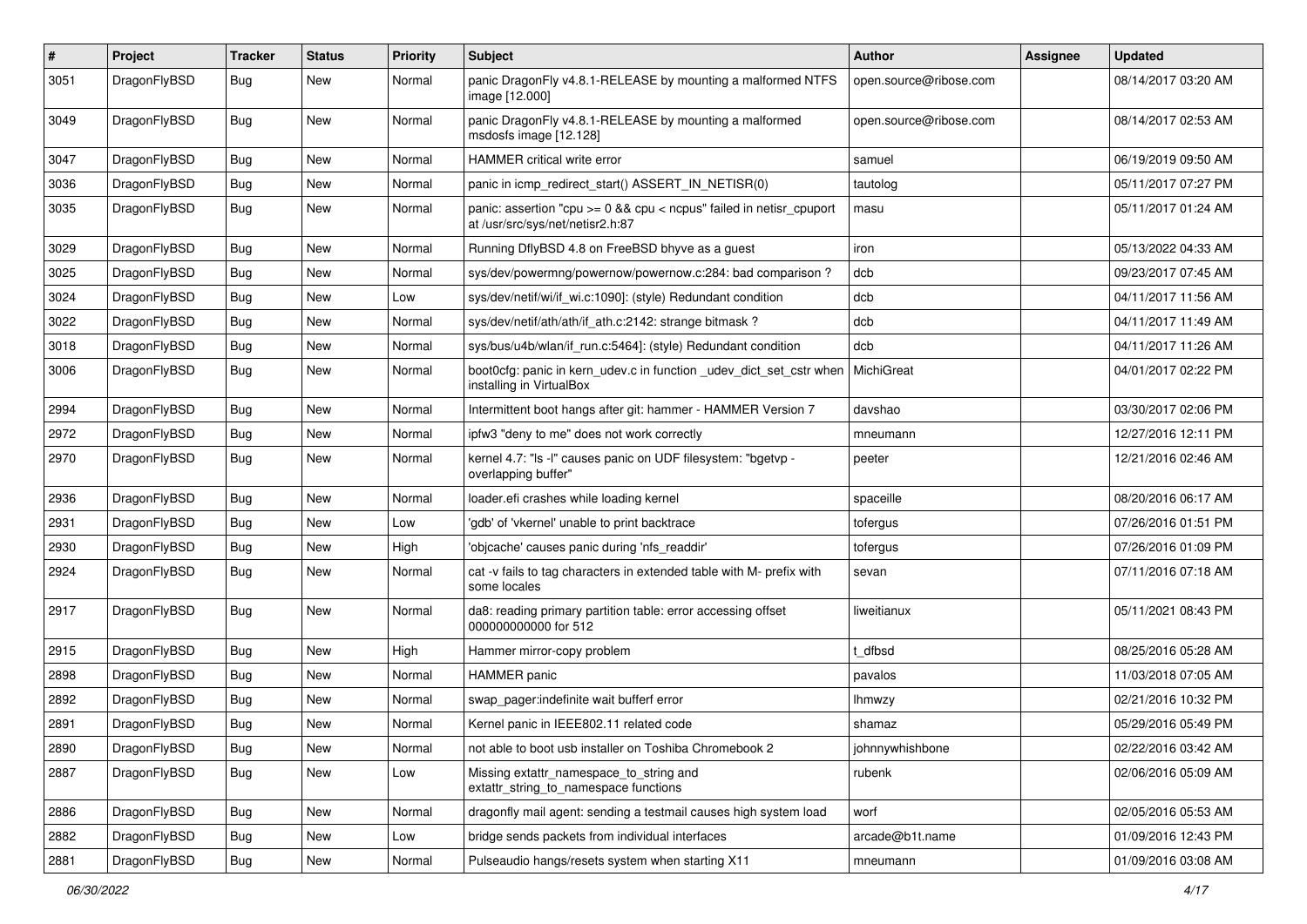| #    | Project      | <b>Tracker</b> | <b>Status</b> | <b>Priority</b> | <b>Subject</b>                                                                                                                                           | <b>Author</b>    | Assignee  | <b>Updated</b>      |
|------|--------------|----------------|---------------|-----------------|----------------------------------------------------------------------------------------------------------------------------------------------------------|------------------|-----------|---------------------|
| 2878 | DragonFlyBSD | Bug            | <b>New</b>    | Low             | [fix] CCVER problem when using clang and cpu extensions<br>(intrinsics)                                                                                  | arcade@b1t.name  |           | 06/24/2016 04:25 AM |
| 2877 | DragonFlyBSD | <b>Bug</b>     | <b>New</b>    | Low             | sed fails when working with UTF-8 locale and non-UTF symbols                                                                                             | arcade@b1t.name  |           | 12/30/2015 11:20 AM |
| 2874 | DragonFlyBSD | <b>Bug</b>     | New           | Normal          | make world DESTDIR=/emptydir fails                                                                                                                       | pascii           |           | 12/25/2015 07:04 AM |
| 2870 | DragonFlyBSD | <b>Bug</b>     | <b>New</b>    | High            | Broken text and icons when glamor acceleration is used                                                                                                   | 375gnu           | ftigeot   | 01/31/2016 12:13 AM |
| 2863 | DragonFlyBSD | <b>Bug</b>     | <b>New</b>    | Normal          | HAMMER synch tid is zero                                                                                                                                 | shamaz           |           | 12/12/2015 11:24 PM |
| 2859 | DragonFlyBSD | <b>Bug</b>     | <b>New</b>    | Low             | Installer configuration menu always highlights "Select timezone", no<br>matter which step was last completed.                                            | cgag             |           | 12/02/2015 01:54 PM |
| 2858 | DragonFlyBSD | <b>Bug</b>     | <b>New</b>    | Low             | Installer "Local or UTC" question should have "No" selected by<br>default.                                                                               | cgag             |           | 12/02/2015 01:18 PM |
| 2857 | DragonFlyBSD | <b>Bug</b>     | <b>New</b>    | Normal          | hammer stalls via bitcoin-qt                                                                                                                             | tkusumi          |           | 11/30/2015 06:52 AM |
| 2852 | DragonFlyBSD | <b>Bug</b>     | New           | Normal          | Hammer File System - hangs on undo during system boot / mount -<br>will not recover on DragonFlyBSD newer than 3.6.0                                     | abale            |           | 05/11/2021 04:07 AM |
| 2840 | DragonFlyBSD | <b>Bug</b>     | <b>New</b>    | Normal          | wrong voltage is reported                                                                                                                                | yellowrabbit2010 |           | 09/11/2015 06:09 PM |
| 2835 | DragonFlyBSD | Bug            | <b>New</b>    | Normal          | /usr/include/c++/5.0/bits/c++locale.h likes<br>POSIX C SOURCE>=200809                                                                                    | davshao          |           | 11/18/2015 03:40 AM |
| 2828 | DragonFlyBSD | Bug            | <b>New</b>    | High            | On AMD APUs and Bulldozer CPUs, the machdep.cpu_idle_hlt<br>sysctl should be 3 by default                                                                | vadaszi          | vadaszi   | 05/11/2021 04:07 AM |
| 2825 | DragonFlyBSD | Bug            | <b>New</b>    | High            | 3x dhclient = hanging system (objcache exhausted)                                                                                                        | jaccovonb        | sepherosa | 05/11/2021 03:55 AM |
| 2822 | DragonFlyBSD | <b>Bug</b>     | <b>New</b>    | Normal          | USB 3.0 stick throws "reading primary partition table: error<br>accessing offset 000[] for 152" error, while the stick works on any<br>other OS I tested | revuwa           | profmakx  | 06/29/2015 05:56 AM |
| 2820 | DragonFlyBSD | Bug            | New           | Normal          | TP-Link USB Wi-Fi adapter cannot be reattached to the system                                                                                             | shamaz           |           | 05/22/2015 09:45 PM |
| 2816 | DragonFlyBSD | <b>Bug</b>     | <b>New</b>    | Normal          | A multitasking process being debugged can get stuck                                                                                                      | phma             |           | 05/19/2015 03:57 AM |
| 2812 | DragonFlyBSD | Bug            | <b>New</b>    | Normal          | Panic on Intel DE3815TYKHE                                                                                                                               | tmorp            |           | 05/14/2015 03:14 PM |
| 2809 | DragonFlyBSD | Bug            | <b>New</b>    | Normal          | hammer mirror-stream                                                                                                                                     | masu             |           | 04/10/2015 12:33 AM |
| 2808 | DragonFlyBSD | Bug            | New           | Normal          | X freeze by switching between X and VT - results in black screen                                                                                         | lukesky333       |           | 05/11/2021 03:55 AM |
| 2806 | DragonFlyBSD | Bug            | <b>New</b>    | Normal          | failed to configure a link-local address on ath0 (errno = 22)                                                                                            | Chingyuan        |           | 05/25/2021 01:00 AM |
| 2803 | DragonFlyBSD | <b>Bug</b>     | <b>New</b>    | Normal          | HAMMER: Warning: UNDO area too small!                                                                                                                    | ftigeot          |           | 03/11/2015 03:42 PM |
| 2802 | DragonFlyBSD | <b>Bug</b>     | <b>New</b>    | Normal          | USB Wifi urtwn0 crash from cd boot                                                                                                                       | opvalues         |           | 03/10/2015 01:07 AM |
| 2799 | DragonFlyBSD | <b>Bug</b>     | New           | Normal          | Fatal trap 12 caused by moused(8) -p/dev/cual0                                                                                                           | opvalues         |           | 03/04/2015 11:01 PM |
| 2788 | DragonFlyBSD | <b>Bug</b>     | <b>New</b>    | Normal          | ioctl GSLICEINFO: Not working for vnode slice                                                                                                            | mneumann         |           | 02/12/2015 07:49 AM |
| 2746 | DragonFlyBSD | <b>Bug</b>     | <b>New</b>    | Normal          | some fraction of xterms started from the xmonad window manager<br>get killed with SIGALRM                                                                | isenmann         | profmakx  | 12/28/2014 02:51 AM |
| 2738 | DragonFlyBSD | Bug            | <b>New</b>    | Normal          | Hammer: Strange behavior when trying to recover old version of<br>moved file                                                                             | roland           |           | 11/20/2014 08:02 AM |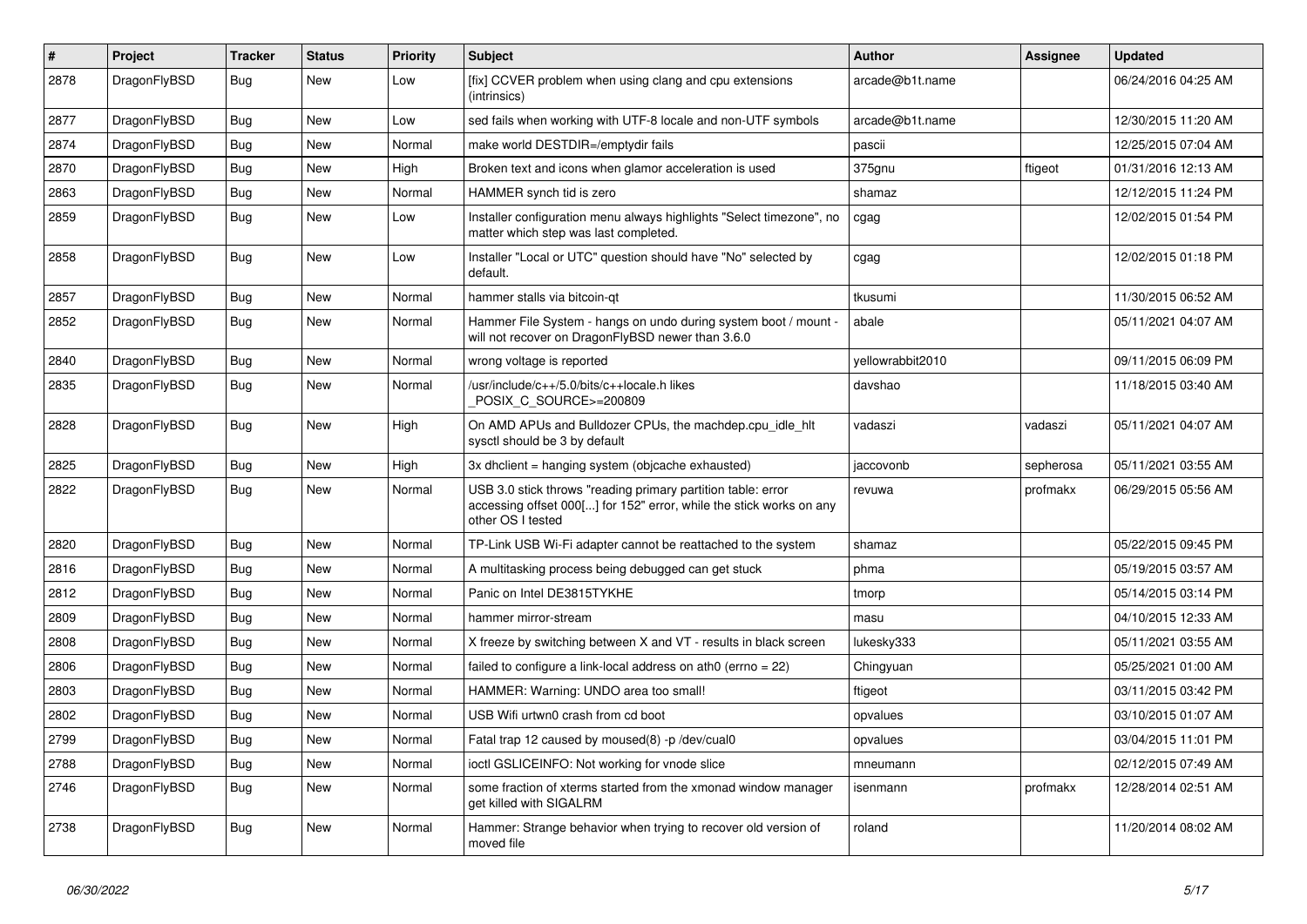| $\vert$ # | Project      | <b>Tracker</b> | <b>Status</b> | <b>Priority</b> | Subject                                                                                                  | Author            | Assignee | <b>Updated</b>      |
|-----------|--------------|----------------|---------------|-----------------|----------------------------------------------------------------------------------------------------------|-------------------|----------|---------------------|
| 2736      | DragonFlyBSD | Bug            | New           | High            | kernel panics on acpi timer probe function                                                               | cnb               |          | 05/11/2021 03:55 AM |
| 2735      | DragonFlyBSD | <b>Bug</b>     | <b>New</b>    | Urgent          | iwn panics SYSSASSERT                                                                                    | cnb               |          | 05/11/2021 03:55 AM |
| 2712      | DragonFlyBSD | <b>Bug</b>     | New           | Normal          | connect(2) returns EINVAL when retrying after ECONNREFUSED                                               | jorisgio          |          | 08/14/2014 05:31 PM |
| 2708      | DragonFlyBSD | Bug            | <b>New</b>    | Normal          | unable to send TCP nor UDP on age(4) interface                                                           | dermiste          |          | 05/11/2021 03:54 AM |
| 2688      | DragonFlyBSD | Bug            | New           | Normal          | 67613368bdda7 Fix wrong checks for U4B presence Asrock Z77M<br>difficulty detecting USB keyboard         | davshao           |          | 06/28/2014 07:08 PM |
| 2687      | DragonFlyBSD | Bug            | <b>New</b>    | Normal          | natacontrol software RAID in installer                                                                   | csmelosky         |          | 06/22/2014 12:03 PM |
| 2680      | DragonFlyBSD | <b>Bug</b>     | New           | Low             | boot0cfg update makes box unbootable                                                                     | herrgard          |          | 06/10/2014 06:02 AM |
| 2675      | DragonFlyBSD | Bug            | <b>New</b>    | Low             | Ultimate N WiFi Link 5300 get iwn_intr: fatal firmware error on 5GHz                                     | revuwa            |          | 05/11/2021 04:07 AM |
| 2674      | DragonFlyBSD | <b>Bug</b>     | <b>New</b>    | Normal          | <b>GPT Support</b>                                                                                       | ftigeot           |          | 12/28/2015 02:54 PM |
| 2657      | DragonFlyBSD | <b>Bug</b>     | New           | High            | Needs acl to migrate our servers                                                                         | ferney            |          | 03/31/2014 11:37 AM |
| 2652      | DragonFlyBSD | Bug            | New           | Normal          | 189a0ff3761b47  ix: Implement MSI-X support locks up Lenovo<br>S10 Intel Atom n270                       | davshao           |          | 05/14/2014 01:55 AM |
| 2647      | DragonFlyBSD | <b>Bug</b>     | New           | Normal          | HAMMER panic on 3.6.0                                                                                    | tuxillo           |          | 05/11/2021 03:54 AM |
| 2645      | DragonFlyBSD | Bug            | <b>New</b>    | Normal          | panic with dsched fq and ioprio                                                                          | jyoung15          |          | 02/20/2014 07:29 AM |
| 2641      | DragonFlyBSD | <b>Bug</b>     | New           | Normal          | Panic when loading natapci as module                                                                     | tuxillo           |          | 05/11/2021 03:54 AM |
| 2630      | DragonFlyBSD | Bug            | New           | Normal          | Bring in latest iconv fixes from FreeBSD10 as well as csmapper<br>updates                                | tuxillo           |          | 05/11/2021 03:54 AM |
| 2629      | DragonFlyBSD | Bug            | <b>New</b>    | Normal          | Replace gcc44 with llvm34, clang34, and libc++                                                           | tuxillo           |          | 06/02/2014 02:30 PM |
| 2626      | DragonFlyBSD | Bug            | New           | Normal          | iwn driver drops with error: "firmware error 'iwn_intr: fatal firmware<br>error""                        | rodyaj            |          | 01/09/2014 05:50 AM |
| 2622      | DragonFlyBSD | <b>Bug</b>     | New           | Normal          | VAIO FIT15E fn keys support                                                                              | nonsolosoft       |          | 12/31/2013 01:31 AM |
| 2621      | DragonFlyBSD | Bug            | <b>New</b>    | Normal          | core dump using cdrom                                                                                    | nonsolosoft       |          | 12/27/2013 12:43 AM |
| 2620      | DragonFlyBSD | <b>Bug</b>     | New           | Normal          | moused problem                                                                                           | FilippoMo         |          | 12/20/2013 10:32 AM |
| 2619      | DragonFlyBSD | Bug            | <b>New</b>    | Normal          | DragonFly 3.6 can't be installed on a 6TB volume                                                         | ftigeot           |          | 02/23/2014 11:55 PM |
| 2618      | DragonFlyBSD | Bug            | <b>New</b>    | Normal          | mouse problem on RELEASE-3_6_0                                                                           | FilippoMo         |          | 12/20/2013 03:26 AM |
| 2611      | DragonFlyBSD | <b>Bug</b>     | New           | Normal          | Change in IP address results in network not working                                                      | phma              |          | 12/05/2013 07:55 PM |
| 2609      | DragonFlyBSD | Bug            | New           | Normal          | master: panic: assertion<br>"LWKT_TOKEN_HELD_ANY(vm_object_token(object))" failed in<br>swp_pager_lookup | thomas.nikolajsen |          | 11/28/2013 11:36 AM |
| 2604      | DragonFlyBSD | Bug            | New           | Normal          | dell laptop does not boot with LATEST                                                                    | isenmann          |          | 11/20/2013 02:07 AM |
| 2598      | DragonFlyBSD | <b>Bug</b>     | New           | Normal          | i386 via USB Booting                                                                                     | mbzadegan         |          | 10/21/2013 02:28 AM |
| 2595      | DragonFlyBSD | <b>Bug</b>     | New           | Normal          | DragonFly 3.4.3 crashes on SUN Blade X6250 with Qlogic ISP 2432<br>FC card                               | Turvamies         |          | 10/07/2013 11:53 AM |
| 2587      | DragonFlyBSD | <b>Bug</b>     | New           | Normal          | SATA DVD writer not detected by DragonFly                                                                | srussell          |          | 09/04/2020 08:55 AM |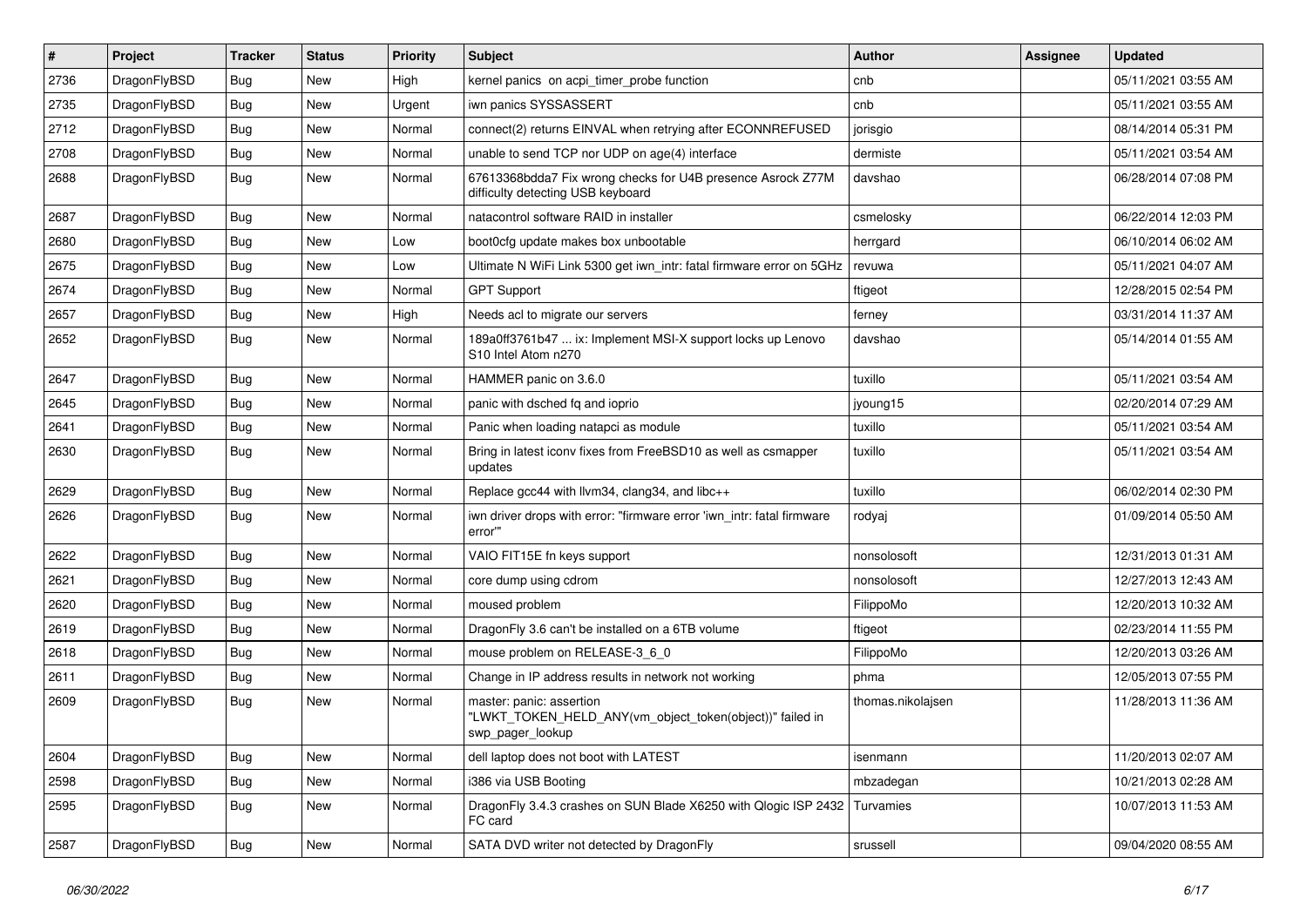| #    | Project      | <b>Tracker</b> | <b>Status</b> | <b>Priority</b> | Subject                                                                                                                      | <b>Author</b>     | Assignee  | <b>Updated</b>      |
|------|--------------|----------------|---------------|-----------------|------------------------------------------------------------------------------------------------------------------------------|-------------------|-----------|---------------------|
| 2586 | DragonFlyBSD | <b>Bug</b>     | New           | Normal          | pf: "modulate" state seems problematic                                                                                       | srussell          |           | 09/25/2013 07:36 PM |
| 2585 | DragonFlyBSD | Bug            | New           | Normal          | Dfly 3.4.3 on ESXi 5.1, HP Smart Array P410 passthrough<br>recognised, but not functioning                                   | yggdrasil         | swildner  | 05/09/2022 08:14 AM |
| 2577 | DragonFlyBSD | Bug            | New           | Normal          | virtio-blk iops performance is cpu limited on high end devices                                                               | gjs278            | vsrinivas | 08/01/2013 02:28 PM |
| 2569 | DragonFlyBSD | Bug            | <b>New</b>    | Normal          | ctime NFS                                                                                                                    | ferney            |           | 08/11/2013 04:35 AM |
| 2568 | DragonFlyBSD | <b>Bug</b>     | New           | Normal          | AHCI panic                                                                                                                   | josepht           |           | 06/07/2013 05:52 PM |
| 2565 | DragonFlyBSD | Bug            | New           | Normal          | "ifconfig ix0 up" panic                                                                                                      | Itpig402a         |           | 06/03/2013 05:46 AM |
| 2557 | DragonFlyBSD | Bug            | New           | Normal          | stock 3.4.1 kernel halts during booting if dm and dm_target_crypt<br>are loaded and RAID controller is present               | phma              |           | 05/12/2013 10:38 PM |
| 2552 | DragonFlyBSD | Bug            | New           | Low             | hammer recovery should indicate progress                                                                                     | phma              |           | 05/03/2013 12:13 AM |
| 2547 | DragonFlyBSD | Bug            | New           | High            | crashed while doing a dry run of pkg_rolling-replace                                                                         | phma              |           | 04/18/2013 10:40 PM |
| 2544 | DragonFlyBSD | Bug            | <b>New</b>    | Normal          | live DVD system boot (menu option 1) caused db> prompt on<br>PE1950                                                          | estrabd           |           | 05/11/2021 03:54 AM |
| 2535 | DragonFlyBSD | Bug            | New           | Normal          | Imap processes apparentlt blocked on disk I/O                                                                                | ftigeot           |           | 04/02/2013 09:31 AM |
| 2531 | DragonFlyBSD | Bug            | New           | Normal          | camcontrol fails to disable APM                                                                                              | m.lombardi85      |           | 03/23/2013 12:28 PM |
| 2529 | DragonFlyBSD | Bug            | New           | Low             | Sundance network adapter is not detected and attached                                                                        | kworr             |           | 03/25/2013 02:29 AM |
| 2526 | DragonFlyBSD | Bug            | New           | Normal          | hammer cleanup doesn't run on first day of DST                                                                               | pavalos           |           | 10/18/2016 05:28 PM |
| 2520 | DragonFlyBSD | <b>Bug</b>     | New           | Normal          | panic: assertion "IS_SERIALIZED((ifp->if_serializer))" failed in<br>if_default_serialize_assert at /usr/src/sys/net/if.c:437 | ano               |           | 03/09/2013 12:14 AM |
| 2509 | DragonFlyBSD | Bug            | New           | Normal          | Redefinition of DIRBLKSIZ in restore(8)                                                                                      | swildner          |           | 06/04/2022 04:40 AM |
| 2498 | DragonFlyBSD | Bug            | New           | Normal          | DFBSD v3.2.2-RELEASE - LIST_FIRST(&bp->b_dep) == NULL"<br>failed in vfs vmio release                                         | tuxillo           |           | 05/31/2022 04:09 PM |
| 2496 | DragonFlyBSD | Bug            | <b>New</b>    | Normal          | NTFS malloc limit exceeded                                                                                                   | plasmob           | tuxillo   | 02/19/2013 08:47 AM |
| 2495 | DragonFlyBSD | Bug            | New           | High            | DFBSD v3.3.0.960.g553fe7 - ocnt != 0" failed in<br>prop_object_release                                                       | tuxillo           |           | 05/31/2022 04:08 PM |
| 2493 | DragonFlyBSD | <b>Bug</b>     | New           | Normal          | vidcontrol: invalid video mode name                                                                                          | Svarov            |           | 01/24/2013 09:55 AM |
| 2490 | DragonFlyBSD | Bug            | New           | Normal          | nmalloc should color addresses to avoid cache bank conflictsw                                                                | vsrinivas         |           | 06/10/2014 05:51 AM |
| 2489 | DragonFlyBSD | Bug            | New           | Normal          | nmalloc doesn't cache VA for allocations > 8KB                                                                               | vsrinivas         |           | 06/10/2014 05:51 AM |
| 2473 | DragonFlyBSD | Bug            | New           | Normal          | Kernel crash when trying to up the wpi0 device (Dfly<br>v3.3.0.758.g47388-DEVELOPMENT)                                       | tomaz             |           | 02/24/2014 08:50 AM |
| 2453 | DragonFlyBSD | <b>Bug</b>     | New           | Normal          | panic: assertion "gd->gd_spinlocks == 0" failed                                                                              | Johannes.Hofmann  |           | 11/12/2012 12:54 PM |
| 2444 | DragonFlyBSD | <b>Bug</b>     | <b>New</b>    | Normal          | Crash during Hammer overnight cleanup                                                                                        | justin            |           | 11/04/2012 07:58 AM |
| 2436 | DragonFlyBSD | Bug            | New           | Normal          | panic: assertion "lp->lwp_qcpu == dd->cpuid" failed in<br>dfly_acquire_curproc                                               | thomas.nikolajsen |           | 01/23/2013 11:07 AM |
| 2434 | DragonFlyBSD | Bug            | <b>New</b>    | Normal          | BTX Halted - Boot fails on USB/GUI                                                                                           | lucmv             |           | 10/17/2012 08:12 PM |
| 2430 | DragonFlyBSD | <b>Bug</b>     | New           | Normal          | Alternate Password Hash method                                                                                               | robin.carey1      |           | 10/07/2012 06:28 AM |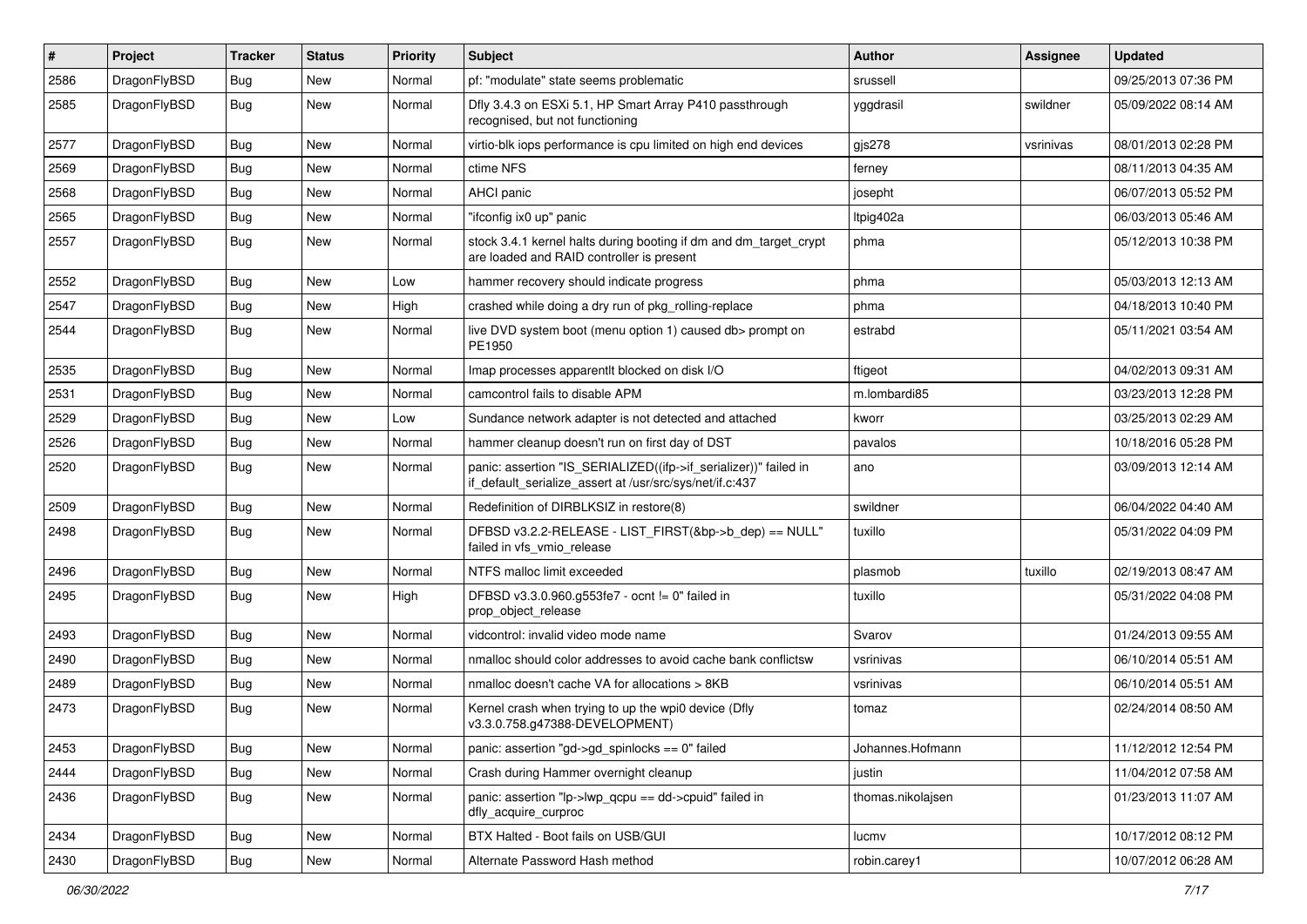| #    | Project      | <b>Tracker</b> | <b>Status</b> | <b>Priority</b> | Subject                                                                                                    | <b>Author</b> | Assignee  | <b>Updated</b>      |
|------|--------------|----------------|---------------|-----------------|------------------------------------------------------------------------------------------------------------|---------------|-----------|---------------------|
| 2423 | DragonFlyBSD | Bug            | New           | Urgent          | After multiple panics/locks, hitting KKASSERT in<br>hammer init cursor                                     | rumcic        |           | 09/18/2012 02:28 AM |
| 2421 | DragonFlyBSD | Bug            | New           | High            | Kernel panic: vm fault: page 0xc0f70000 not busy!                                                          | lentferj      |           | 10/03/2012 08:16 AM |
| 2416 | DragonFlyBSD | Bug            | <b>New</b>    | Normal          | ".' entry can be removed on mounted nfs filesystem                                                         | ftigeot       | tuxillo   | 06/03/2014 04:40 AM |
| 2412 | DragonFlyBSD | Bug            | New           | Normal          | wlan0 fails to get address via dhclient                                                                    | nonsolosoft   |           | 08/30/2012 05:55 AM |
| 2403 | DragonFlyBSD | Bug            | New           | Low             | newfs - E doesn't handle / dev/serno device names properly                                                 | ftigeot       |           | 08/17/2012 05:07 AM |
| 2389 | DragonFlyBSD | Bug            | <b>New</b>    | Normal          | computer crashed while listing processes                                                                   | phma          |           | 06/18/2012 02:49 PM |
| 2387 | DragonFlyBSD | Bug            | <b>New</b>    | Normal          | hammer ignores -t during dedup                                                                             | phma          |           | 06/17/2012 12:30 PM |
| 2371 | DragonFlyBSD | Bug            | New           | Normal          | Timezone problem with America/Sao_Paulo                                                                    | raitech       |           | 05/17/2012 01:42 PM |
| 2370 | DragonFlyBSD | Bug            | <b>New</b>    | Normal          | panic: ffs_valloc: dup alloc                                                                               | marino        | vsrinivas | 02/01/2013 09:28 AM |
| 2369 | DragonFlyBSD | Bug            | New           | Normal          | panic: Bad link elm 0xffffffe07edf6068 next->prev != elm                                                   | jaydg         |           | 08/15/2012 03:04 AM |
| 2331 | DragonFlyBSD | Bug            | <b>New</b>    | Normal          | reading mouse mode from unopen file descriptor hangs mouse<br>driver                                       | phma          |           | 03/14/2012 09:43 AM |
| 2329 | DragonFlyBSD | Bug            | New           | Normal          | ibm x3550 & acpi                                                                                           | ano           |           | 06/03/2014 11:37 AM |
| 2324 | DragonFlyBSD | Bug            | New           | Normal          | natacotrol support > 2TB not working even after the ftigeot patch                                          | zenny         |           | 03/03/2012 01:00 AM |
| 2319 | DragonFlyBSD | Bug            | New           | Normal          | crypt/passwd forward compat                                                                                | c.turner1     |           | 02/28/2012 12:39 PM |
| 2316 | DragonFlyBSD | Bug            | <b>New</b>    | Normal          | Ungraceful invalid password handling for adding a new user in the<br>installer                             | rune          |           | 04/27/2012 11:23 PM |
| 2311 | DragonFlyBSD | Bug            | New           | Normal          | Xorg crash having something to do with drm                                                                 | phma          |           | 02/22/2012 09:59 AM |
| 2308 | DragonFlyBSD | Bug            | New           | Normal          | System freeze when unloading snd_hda                                                                       | jaydg         |           | 02/19/2012 07:15 AM |
| 2306 | DragonFlyBSD | Bug            | <b>New</b>    | Normal          | a crash starts the kernel debugger in text mode, but just reboots in X                                     | phma          |           | 02/11/2012 08:02 PM |
| 2297 | DragonFlyBSD | <b>Bug</b>     | New           | Normal          | strange NFS (client) error messages / problems                                                             | Anonymous     |           | 02/19/2012 02:59 PM |
| 2292 | DragonFlyBSD | Bug            | New           | Normal          | re interface with jumbo frames (mtu larger than 1500) hangs after<br>some traffic                          | Anonymous     |           | 01/31/2012 12:11 AM |
| 2287 | DragonFlyBSD | <b>Bug</b>     | New           | Normal          | HAMMER(ROOT) Illegal UNDO TAIL signature at<br>300000001967c000                                            | y0n3t4n1      |           | 11/07/2018 01:22 AM |
| 2283 | DragonFlyBSD | Bug            | New           | Normal          | DFBSD DragonFly v2.13.0.957.g4f459 - pmap_release: page<br>should already be gone 0xc27120bc               | tuxillo       |           | 01/23/2012 03:03 AM |
| 2265 | DragonFlyBSD | <b>Bug</b>     | New           | Normal          | mbsrtowcs does not properly handle invalid mbstate_t in ps                                                 | c.turner1     | swildner  | 01/10/2012 07:56 PM |
| 2254 | DragonFlyBSD | Bug            | <b>New</b>    | Normal          | panic: assertion "ref < &td->td toks end" failed in lwkt gettoken at<br>/usr/src/sys/kern/lwkt_token.c:588 | eocallaghan   |           | 12/05/2011 10:21 PM |
| 2252 | DragonFlyBSD | <b>Bug</b>     | New           | Low             | snd_hda not useable if loaded via /boot/loader.conf                                                        | xbit          | swildner  | 12/14/2011 12:23 AM |
| 2250 | DragonFlyBSD | Bug            | New           | Normal          | Kernel panic                                                                                               | adamk         |           | 11/23/2018 01:10 AM |
| 2248 | DragonFlyBSD | <b>Bug</b>     | <b>New</b>    | Normal          | sysctl panic                                                                                               | pavalos       |           | 11/23/2011 06:23 PM |
| 2245 | DragonFlyBSD | <b>Bug</b>     | New           | Normal          | panic: assertion "ref < &td->td_toks_end" failed in lwkt_gettoken at<br>/usr/src/sys/kern/lwkt_token.c:588 | juanfra684    |           | 11/22/2011 07:41 PM |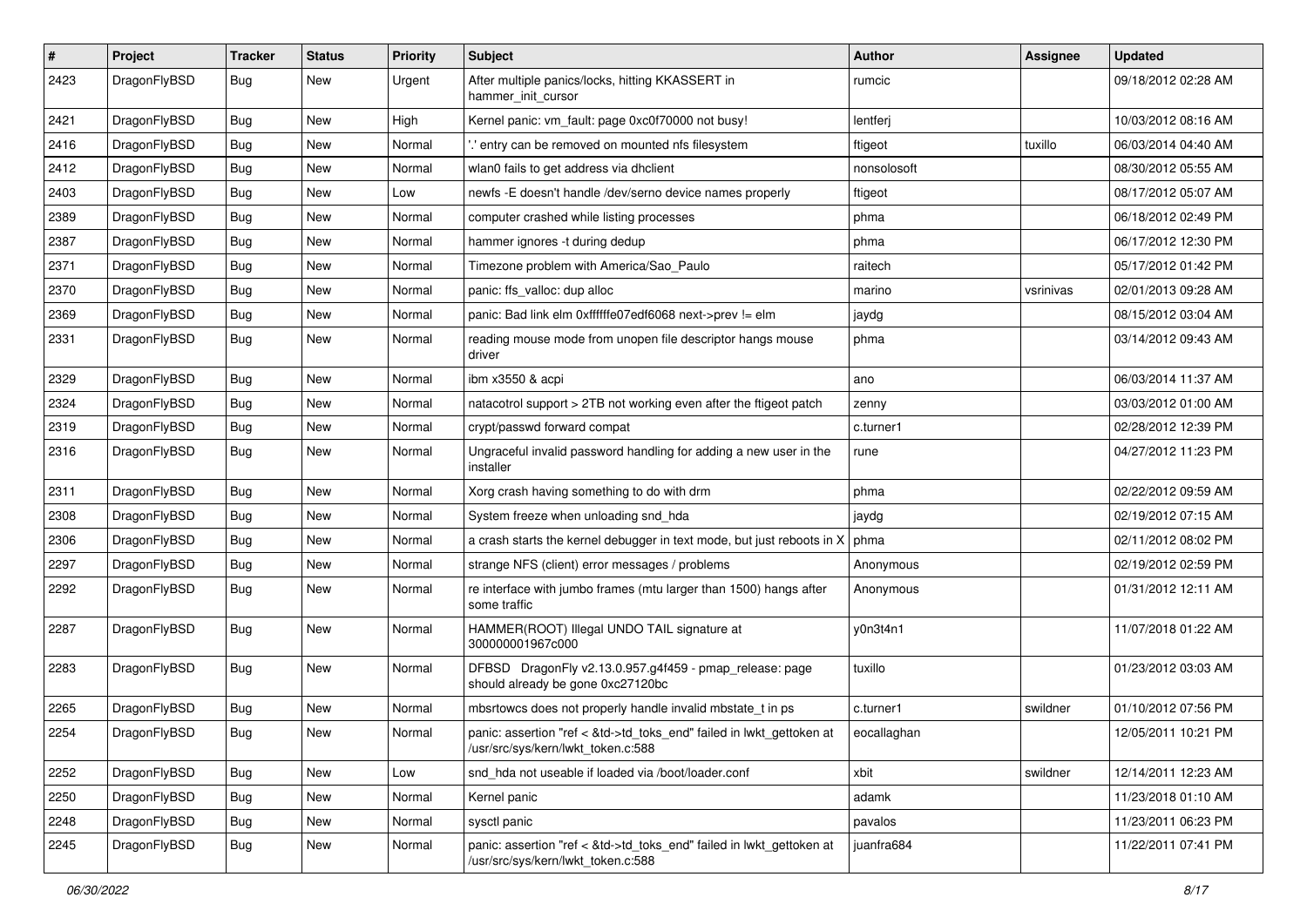| $\vert$ # | Project      | <b>Tracker</b> | <b>Status</b> | <b>Priority</b> | <b>Subject</b>                                                                         | <b>Author</b> | <b>Assignee</b> | <b>Updated</b>      |
|-----------|--------------|----------------|---------------|-----------------|----------------------------------------------------------------------------------------|---------------|-----------------|---------------------|
| 2224      | DragonFlyBSD | <b>Bug</b>     | <b>New</b>    | Normal          | v2.13.0.291.gaa7ec - Panic on fq while installing world                                | tuxillo       |                 | 11/18/2011 01:40 AM |
| 2210      | DragonFlyBSD | <b>Bug</b>     | <b>New</b>    | Normal          | Bugtracker cannot assign default project for new users                                 | ahuete.devel  |                 | 11/17/2011 11:30 AM |
| 2199      | DragonFlyBSD | <b>Bug</b>     | <b>New</b>    | Normal          | screen segfaults if utmpx isn't present                                                | pavalos       |                 | 11/15/2011 10:52 PM |
| 2182      | DragonFlyBSD | Bug            | New           | Normal          | if_msk PHY FIFO underrun/overflow                                                      | nonsolosoft   |                 | 09/03/2012 06:39 AM |
| 2171      | DragonFlyBSD | Bug            | <b>New</b>    | Normal          | DFBSD v2.13.0.151.gdc8442 - panic: assertion "(*ptep &<br>$(PG_MANAGED PG_V)$ == PG_V" | tuxillo       |                 | 11/04/2011 05:06 PM |
| 2167      | DragonFlyBSD | Bug            | <b>New</b>    | Normal          | shutdown/reboot fails after uptime msg                                                 | marino        |                 | 11/28/2011 03:01 AM |
| 2166      | DragonFlyBSD | Bug            | New           | Normal          | DFBSD v2.13.0.109.g05b9d - Strange lockups                                             | tuxillo       |                 | 10/29/2011 11:20 AM |
| 2164      | DragonFlyBSD | <b>Bug</b>     | <b>New</b>    | Normal          | panic on reboot from usb.                                                              | eocallaghan   |                 | 10/27/2011 09:29 AM |
| 2161      | DragonFlyBSD | <b>Bug</b>     | <b>New</b>    | Normal          | Outdated xorg.conf file gets installed into etc and screws up mouse                    | eocallaghan   |                 | 10/27/2011 01:51 PM |
| 2158      | DragonFlyBSD | <b>Bug</b>     | <b>New</b>    | Normal          | iwn panics with assertion on boot.                                                     | eocallaghan   |                 | 10/24/2011 04:13 PM |
| 2154      | DragonFlyBSD | Bug            | New           | Normal          | vkernel copyout() doesn't return EFAULT on error                                       | vsrinivas     |                 | 10/20/2011 03:53 AM |
| 2153      | DragonFlyBSD | Bug            | <b>New</b>    | Normal          | Too many unuseful warnings at boot                                                     | juanfra684    |                 | 10/18/2011 10:16 PM |
| 2141      | DragonFlyBSD | Bug            | New           | Urgent          | loader and/or documentation broken                                                     | sjg           |                 | 01/20/2012 10:51 AM |
| 2140      | DragonFlyBSD | <b>Bug</b>     | <b>New</b>    | High            | hammer_io_delallocate panic with 'duplicate entry' message                             | ttw           |                 | 10/07/2011 12:22 PM |
| 2138      | DragonFlyBSD | <b>Bug</b>     | New           | Normal          | > 100% CPU usage                                                                       | robin.carey1  |                 | 09/26/2011 12:20 PM |
| 2136      | DragonFlyBSD | <b>Bug</b>     | New           | Normal          | socketpair() doesn't free file descriptors on copyout failure                          | vsrinivas     |                 | 04/05/2013 09:13 AM |
| 2129      | DragonFlyBSD | <b>Bug</b>     | <b>New</b>    | Normal          | DFBSD v2.11.0.661.gf9438 i386 - panic: lockmgr thrd_sleep                              | tuxillo       |                 | 09/05/2011 09:49 AM |
| 2125      | DragonFlyBSD | <b>Bug</b>     | New           | Normal          | Weird garbage in dmesg                                                                 | herrgard      |                 | 08/30/2011 08:04 PM |
| 2124      | DragonFlyBSD | Bug            | <b>New</b>    | Normal          | getty repeating too quickly on port /dev/ttyv0                                         | sgeorge.ml    |                 | 09/01/2011 04:28 AM |
| 2123      | DragonFlyBSD | <b>Bug</b>     | New           | Normal          | hammer is losing files                                                                 | schmir        |                 | 08/30/2011 07:56 PM |
| 2117      | DragonFlyBSD | Bug            | <b>New</b>    | High            | ACPI and/or bce(4) problem with 2.11.0.673.g0d557 on HP DL380<br>G6                    | pauska        |                 | 08/22/2011 10:15 AM |
| 2115      | DragonFlyBSD | Bug            | <b>New</b>    | Normal          | [msk] system freeze after receive some paquet                                          | bsdsx         |                 | 08/22/2011 10:22 AM |
| 2113      | DragonFlyBSD | Bug            | New           | Normal          | nmalloc threaded program fork leak                                                     | vsrinivas     | vsrinivas       | 08/11/2011 07:25 PM |
| 2107      | DragonFlyBSD | <b>Bug</b>     | <b>New</b>    | Normal          | 2.10.1 sata dvd drive issue                                                            | ausppc        |                 | 07/31/2011 08:41 PM |
| 2104      | DragonFlyBSD | Bug            | New           | Normal          | network configuration seg. fault on install CD                                         | navratil      |                 | 07/26/2011 07:55 AM |
| 2099      | DragonFlyBSD | <b>Bug</b>     | <b>New</b>    | Normal          | page fault panic in vm system                                                          | pavalos       |                 | 07/10/2011 08:51 AM |
| 2095      | DragonFlyBSD | <b>Bug</b>     | New           | Low             | Running installer post-install: Unsupported DFUI transport "                           | greenrd       |                 | 06/26/2011 09:20 AM |
| 2094      | DragonFlyBSD | <b>Bug</b>     | New           | Normal          | Segfault when gdb printing backtrace from core dump                                    | greenrd       |                 | 06/25/2011 04:14 PM |
| 2092      | DragonFlyBSD | <b>Bug</b>     | New           | Normal          | Panic: Bad link elm 0x next->prev != elm                                               | masterblaster | dillon          | 12/04/2011 12:49 PM |
| 2085      | DragonFlyBSD | <b>Bug</b>     | New           | Normal          | panic: assertion: (m->flags & PG_MAPPED) == 0 in<br>vm_page_free_toq                   | vsrinivas     |                 | 06/10/2011 07:48 AM |
| 2084      | DragonFlyBSD | <b>Bug</b>     | New           | Normal          | DFBSD v2.11.0.242.g4d317 - panic: zone: entry not free                                 | tuxillo       |                 | 07/03/2012 01:23 AM |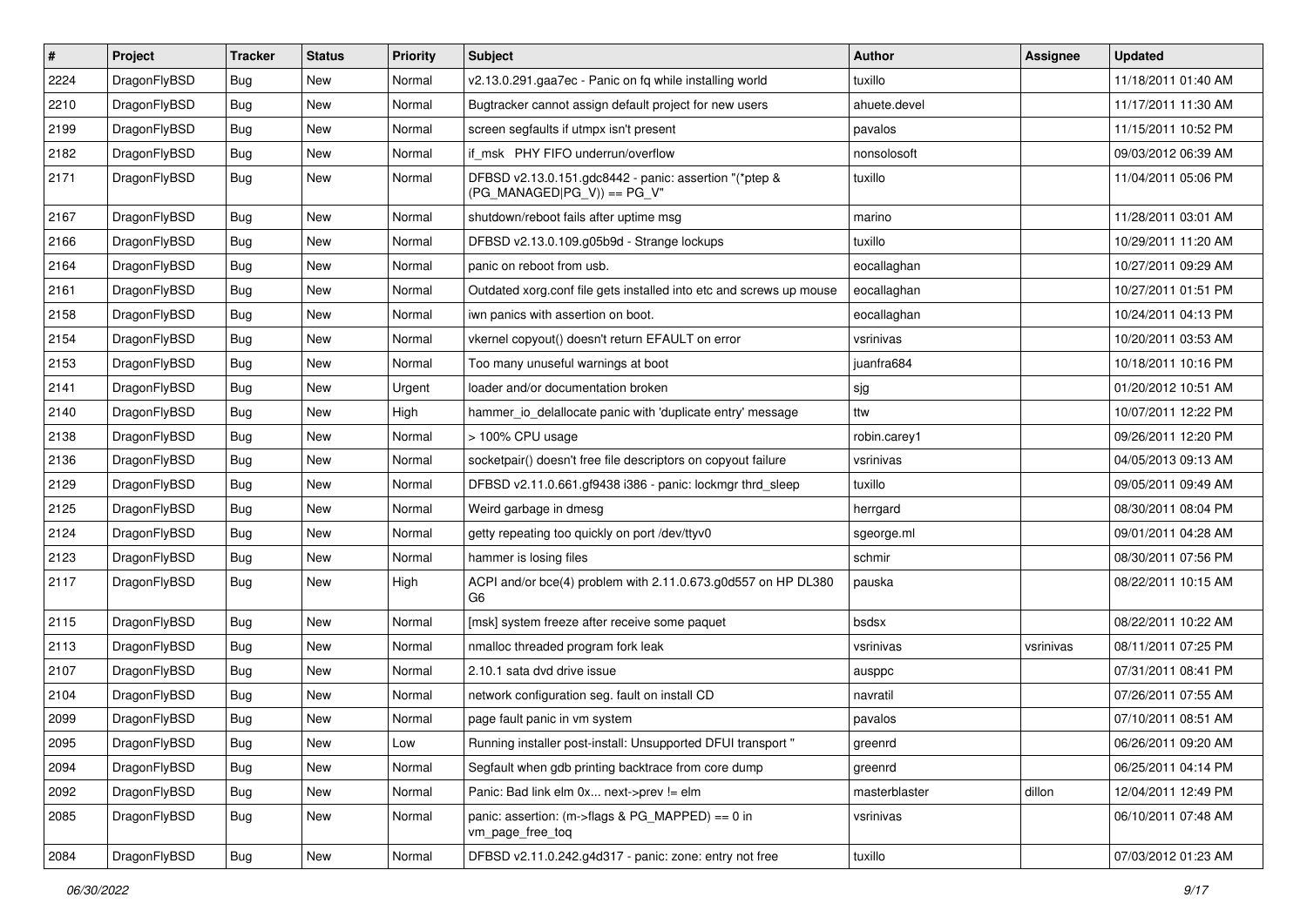| $\sharp$ | Project      | <b>Tracker</b> | <b>Status</b> | <b>Priority</b> | Subject                                                                                    | Author            | Assignee | <b>Updated</b>      |
|----------|--------------|----------------|---------------|-----------------|--------------------------------------------------------------------------------------------|-------------------|----------|---------------------|
| 2082     | DragonFlyBSD | Bug            | <b>New</b>    | Normal          | dfbsd 2.10.1 amd64 - mc port build error with 'bmake bin-install'                          | sun-doctor        |          | 05/25/2011 07:18 PM |
| 2080     | DragonFlyBSD | <b>Bug</b>     | New           | Normal          | panic: lockmgr thrd sleep: called from interrupt, ipi, or hard code<br>section             | rumcic            |          | 05/30/2011 05:06 PM |
| 2078     | DragonFlyBSD | <b>Bug</b>     | <b>New</b>    | Normal          | DFBSD i386 v2.11.0.201.g3ed2f - Panic during installworld into a<br>vn0 device             | tuxillo           |          | 05/19/2011 07:50 PM |
| 2077     | DragonFlyBSD | Bug            | <b>New</b>    | Normal          | USB devices conflicting                                                                    | srussell          |          | 05/17/2011 05:12 PM |
| 2075     | DragonFlyBSD | <b>Bug</b>     | <b>New</b>    | Normal          | pflogd on x86 64                                                                           | fanch             |          | 05/16/2011 04:04 PM |
| 2072     | DragonFlyBSD | <b>Bug</b>     | <b>New</b>    | Normal          | Fatal trap 12: stopped at lwkt send ipig3                                                  | rumcic            |          | 05/17/2011 04:12 AM |
| 2071     | DragonFlyBSD | <b>Bug</b>     | New           | High            | Panic on assertion: (int)(flg->seq - seq) > 0 in hammer_flusher_flush<br>after inode error | vsrinivas         |          | 06/12/2011 07:59 AM |
| 2067     | DragonFlyBSD | Bug            | <b>New</b>    | Normal          | sound/pcm: "play interrupt timeout, channel dead"                                          | matthiasr         |          | 05/11/2021 03:55 AM |
| 2061     | DragonFlyBSD | <b>Bug</b>     | <b>New</b>    | Normal          | USB keyboard boot panic                                                                    | sjg               |          | 05/04/2012 12:20 AM |
| 2055     | DragonFlyBSD | Bug            | <b>New</b>    | Normal          | $ssh + IPV6 + bridge \Rightarrow connection freezes$                                       | steve             |          | 04/24/2011 07:13 PM |
| 2052     | DragonFlyBSD | <b>Bug</b>     | New           | Normal          | Kernel panic: CPU APIC ID out of range                                                     | Anonymous         |          | 05/02/2011 11:06 AM |
| 2051     | DragonFlyBSD | <b>Bug</b>     | <b>New</b>    | Normal          | No ipv6 lan route entry created on 2.10                                                    | ftigeot           |          | 04/21/2011 10:37 AM |
| 2048     | DragonFlyBSD | <b>Bug</b>     | <b>New</b>    | Normal          | panic: ffs sync: rofs mod                                                                  | pavalos           |          | 04/12/2011 05:45 AM |
| 2045     | DragonFlyBSD | <b>Bug</b>     | <b>New</b>    | Normal          | ral(4): Fatal trap 12: page fault while in kernel mode (two panics)                        | herrgard          |          | 11/03/2011 05:34 PM |
| 2042     | DragonFlyBSD | Bug            | <b>New</b>    | Normal          | kernel panic, when run boot0cfg                                                            | sepherosa         |          | 05/31/2022 03:01 PM |
| 2020     | DragonFlyBSD | <b>Bug</b>     | New           | Low             | Port brcm80211 driver from Linux to DragonFly BSD                                          | studer            |          | 03/05/2011 10:54 PM |
| 2008     | DragonFlyBSD | <b>Bug</b>     | New           | Normal          | lwkt_setcpu_remote: td->td_flags 00800621 console flood                                    | pavalos           |          | 03/06/2011 09:37 PM |
| 2004     | DragonFlyBSD | <b>Bug</b>     | <b>New</b>    | Normal          | LWKT_WAIT_IPIQ panic                                                                       | steve             |          | 03/08/2011 05:46 PM |
| 1990     | DragonFlyBSD | <b>Bug</b>     | <b>New</b>    | Normal          | /mnt too large to mount                                                                    | peur.neu          |          | 02/16/2011 11:24 PM |
| 1984     | DragonFlyBSD | <b>Bug</b>     | New           | Normal          | hammer mount fails after crash - HAMMER: FIFO record bad head<br>signature                 | thomas.nikolajsen |          | 03/08/2011 06:57 PM |
| 1982     | DragonFlyBSD | Bug            | <b>New</b>    | Low             | There is no linuxulator on x86-64                                                          | herrgard          |          | 05/31/2022 02:25 PM |
| 1975     | DragonFlyBSD | Bug            | <b>New</b>    | Normal          | Applications seg fault in select() and poll()                                              | rumcic            |          | 05/31/2022 02:58 PM |
| 1969     | DragonFlyBSD | <b>Bug</b>     | New           | Normal          | pf-related network problem                                                                 | pavalos           | lentferj | 02/01/2011 06:57 PM |
| 1964     | DragonFlyBSD | <b>Bug</b>     | New           | Normal          | iwn (panic assertion : wlan_assert_serialized)                                             | sjmm.ptr          | josepht  | 02/01/2011 12:57 PM |
| 1961     | DragonFlyBSD | <b>Bug</b>     | <b>New</b>    | Normal          | Can't create dump from DDB                                                                 | shamaz            |          | 01/29/2011 09:02 PM |
| 1959     | DragonFlyBSD | <b>Bug</b>     | New           | Normal          | DFBSD v2.9.1.422.gc98f2 - Panic during boot - IPv6 and PF                                  | tuxillo           |          | 01/13/2011 03:37 AM |
| 1951     | DragonFlyBSD | <b>Bug</b>     | New           | Normal          | dma_timeouts at phyaddr on a good hdd                                                      | peur.neu          |          | 01/04/2011 07:12 AM |
| 1949     | DragonFlyBSD | <b>Bug</b>     | New           | Normal          | iwn panic                                                                                  | pavalos           |          | 01/30/2011 03:21 AM |
| 1947     | DragonFlyBSD | <b>Bug</b>     | New           | Low             | GA-880GM-UD2H (rev. 1.3) AHCI fails to detect disks at the end of<br>the RAID controller   | eocallaghan       |          | 11/27/2021 08:46 AM |
| 1946     | DragonFlyBSD | Bug            | New           | Normal          | ieee80211 panic                                                                            | pavalos           | josepht  | 01/27/2011 06:00 PM |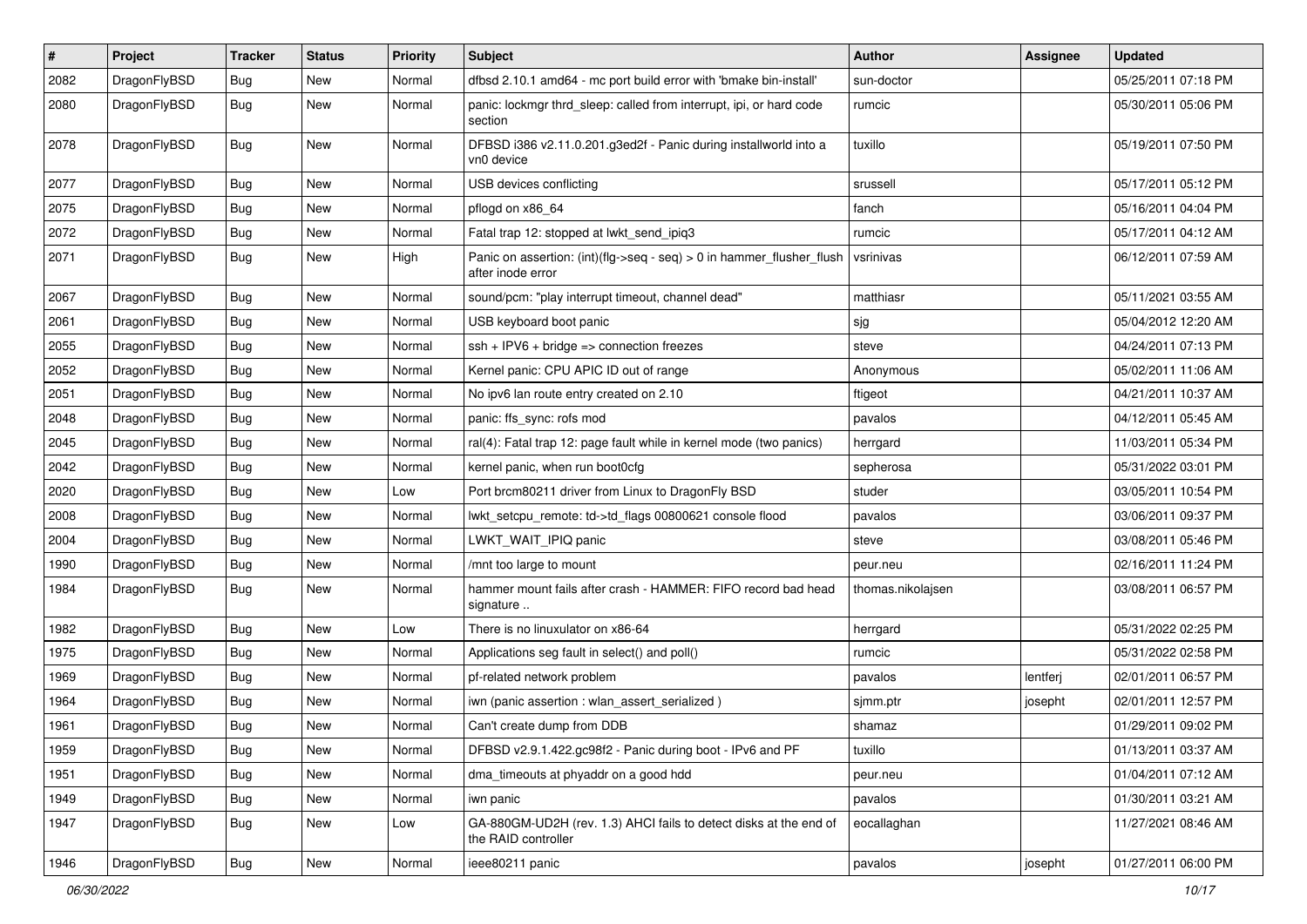| #    | Project      | <b>Tracker</b> | <b>Status</b> | <b>Priority</b> | <b>Subject</b>                                                                                                                                                                                    | Author             | Assignee | <b>Updated</b>      |
|------|--------------|----------------|---------------|-----------------|---------------------------------------------------------------------------------------------------------------------------------------------------------------------------------------------------|--------------------|----------|---------------------|
| 1944 | DragonFlyBSD | Bug            | New           | Normal          | panic: backing object 0xdea7b258 was somehow re-referenced<br>during collapse!                                                                                                                    | sepherosa          |          | 12/27/2010 02:06 AM |
| 1943 | DragonFlyBSD | <b>Bug</b>     | <b>New</b>    | Normal          | hammer assertion panic                                                                                                                                                                            | peter              |          | 12/27/2010 12:45 AM |
| 1942 | DragonFlyBSD | Bug            | New           | Normal          | locking against myself in getcacheblk()?                                                                                                                                                          | qhwt.dfly          |          | 05/31/2022 02:15 PM |
| 1941 | DragonFlyBSD | <b>Bug</b>     | <b>New</b>    | Normal          | wlan config crash                                                                                                                                                                                 | abandon.every.hope |          | 12/24/2010 07:54 PM |
| 1939 | DragonFlyBSD | <b>Bug</b>     | <b>New</b>    | Normal          | Panic on nightly build and stress test box                                                                                                                                                        | lentferj           |          | 12/18/2010 08:41 AM |
| 1935 | DragonFlyBSD | Bug            | <b>New</b>    | Normal          | mouse does not work after switching between x and console                                                                                                                                         | shamaz             |          | 12/13/2010 10:06 AM |
| 1923 | DragonFlyBSD | <b>Bug</b>     | New           | Normal          | Abysmal NFS performance with IPv6                                                                                                                                                                 | ftigeot            |          | 12/05/2010 09:34 PM |
| 1920 | DragonFlyBSD | Bug            | <b>New</b>    | High            | system hangs                                                                                                                                                                                      | zhtw               |          | 11/22/2010 08:59 AM |
| 1917 | DragonFlyBSD | Bug            | New           | Normal          | panic: assertion: (RB_EMPTY(&ip->rec_tree) && (ip->flags &<br>HAMMER_INODE_XDIRTY) == 0)    (!RB_EMPTY(&ip->rec_tree)<br>&& (ip->flags & HAMMER_INODE_XDIRTY) != 0) in<br>hammer_flush_inode_done | qhwt.dfly          |          | 11/24/2010 03:23 AM |
| 1916 | DragonFlyBSD | <b>Bug</b>     | New           | Normal          | Constant crashes on x86 64 with UFS                                                                                                                                                               | lentferj           |          | 11/21/2010 07:40 PM |
| 1913 | DragonFlyBSD | Bug            | <b>New</b>    | Normal          | panic: assertion: ip->flush_state != HAMMER_FST_FLUSH in<br>hammer_flush_inode_core                                                                                                               | swildner           |          | 11/20/2010 05:27 PM |
| 1907 | DragonFlyBSD | <b>Bug</b>     | <b>New</b>    | Normal          | Hammer crash in hammer flusher flush()                                                                                                                                                            | swildner           |          | 11/11/2010 05:07 AM |
| 1899 | DragonFlyBSD | <b>Bug</b>     | <b>New</b>    | Normal          | Keyboard doesn't work                                                                                                                                                                             | fransm             |          | 05/15/2022 03:32 PM |
| 1884 | DragonFlyBSD | <b>Bug</b>     | New           | Normal          | System completely freezes while listening music (devbuf: malloc<br>limit exceeded)                                                                                                                | shamaz             |          | 01/24/2011 05:00 PM |
| 1882 | DragonFlyBSD | <b>Bug</b>     | <b>New</b>    | Low             | Idea for handling new USB vendor/device codes                                                                                                                                                     | bmk                |          | 10/20/2010 12:15 PM |
| 1877 | DragonFlyBSD | Bug            | New           | Normal          | Freeze during 1st hammer cleanup after new install                                                                                                                                                | elekktretterr      |          | 05/15/2022 11:43 AM |
| 1876 | DragonFlyBSD | Bug            | <b>New</b>    | Normal          | devfs in jail + logging out from console(ttyv1+) -> panic                                                                                                                                         | qhwt.dfly          | tuxillo  | 05/31/2022 03:24 PM |
| 1874 | DragonFlyBSD | <b>Bug</b>     | New           | Normal          | mpd listening on all IPs, accepting only on one                                                                                                                                                   | rumcic             |          | 05/08/2011 01:01 PM |
| 1873 | DragonFlyBSD | Bug            | <b>New</b>    | Normal          | Panic upon usb mouse detach and reattaching                                                                                                                                                       | rumcic             |          | 02/01/2011 09:53 AM |
| 1867 | DragonFlyBSD | Bug            | <b>New</b>    | Normal          | it(4) motherboard and fan problems                                                                                                                                                                | tuxillo            |          | 07/08/2011 10:48 AM |
| 1861 | DragonFlyBSD | <b>Bug</b>     | <b>New</b>    | Normal          | panic via kprintf (lockmgr called in a hard section)                                                                                                                                              | vsrinivas          |          | 10/11/2010 12:56 AM |
| 1850 | DragonFlyBSD | Bug            | <b>New</b>    | Normal          | volume-add on hammer root fs panic                                                                                                                                                                | Johannes.Hofmann   |          | 04/18/2019 04:27 AM |
| 1836 | DragonFlyBSD | <b>Bug</b>     | <b>New</b>    | Normal          | Incorrect TCP checksum show up in tcpdump                                                                                                                                                         | robgar1            |          | 05/15/2022 11:22 AM |
| 1826 | DragonFlyBSD | Bug            | New           | Normal          | panic during boot: assertion so->so_port  in tcp_input                                                                                                                                            | ftigeot            |          | 05/15/2022 11:05 AM |
| 1818 | DragonFlyBSD | <b>Bug</b>     | New           | Normal          | panic: Bad tailq NEXT (kqueue issue ?)                                                                                                                                                            | ftigeot            |          | 05/15/2022 11:40 AM |
| 1786 | DragonFlyBSD | <b>Bug</b>     | New           | Normal          | Calling NULL function pointer initiates panic loop                                                                                                                                                | sjg                |          | 10/11/2010 05:28 PM |
| 1774 | DragonFlyBSD | <b>Bug</b>     | New           | Normal          | New IP header cleanup branch available for testing                                                                                                                                                | dillon             |          | 05/15/2022 10:59 AM |
| 1769 | DragonFlyBSD | <b>Bug</b>     | New           | Normal          | panic: assertion: _tp->tt_msg->tt_cpuid == mycpuid in<br>tcp_callout_active                                                                                                                       | pavalos            | sjg      | 05/15/2022 11:07 AM |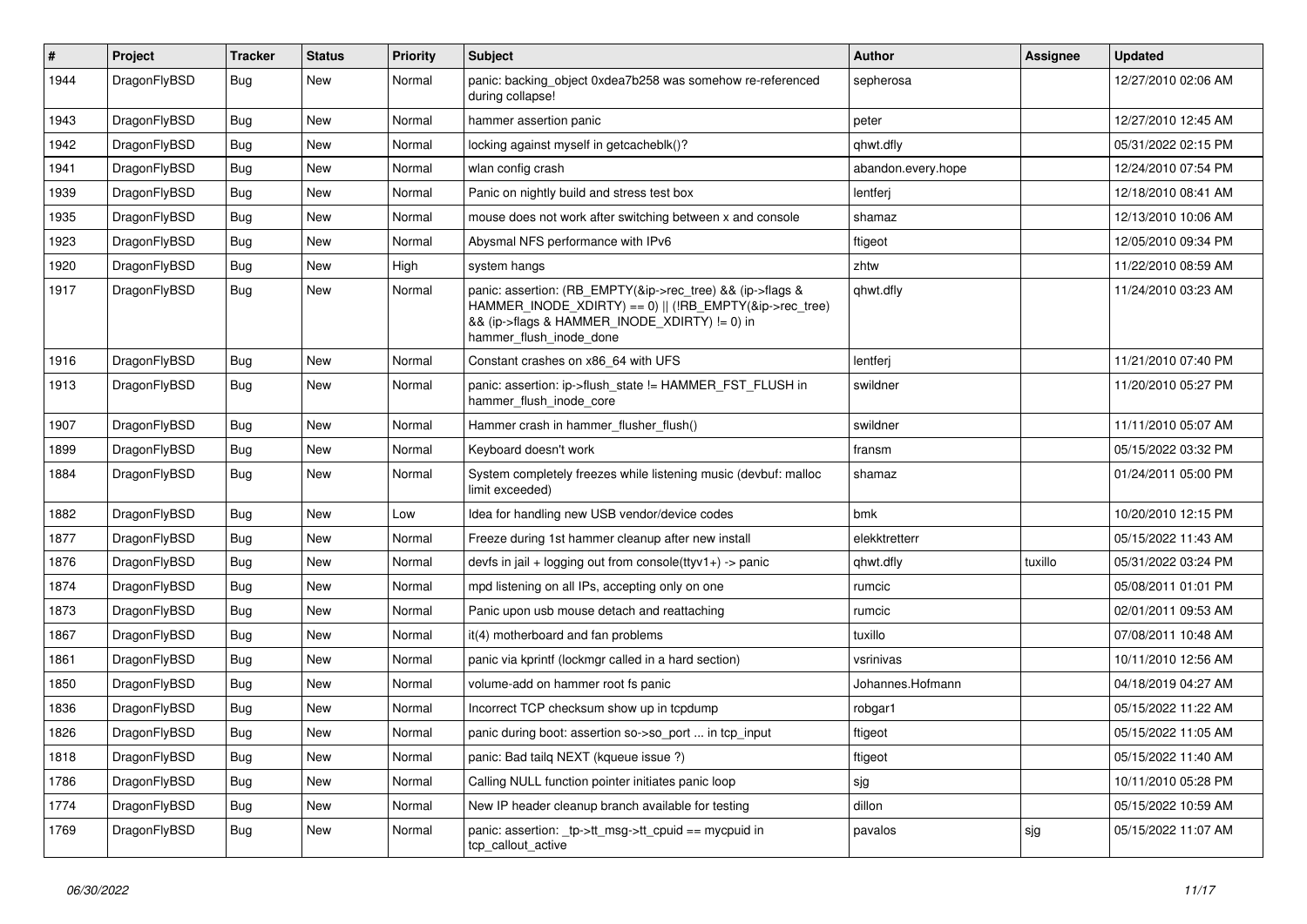| $\vert$ # | Project      | <b>Tracker</b> | <b>Status</b> | <b>Priority</b> | <b>Subject</b>                                                                               | <b>Author</b>  | Assignee | <b>Updated</b>      |
|-----------|--------------|----------------|---------------|-----------------|----------------------------------------------------------------------------------------------|----------------|----------|---------------------|
| 1714      | DragonFlyBSD | <b>Bug</b>     | <b>New</b>    | Low             | hwpmc                                                                                        | alexh          | swildner | 08/18/2012 02:03 PM |
| 1695      | DragonFlyBSD | Bug            | <b>New</b>    | Normal          | NFS-related system breakdown                                                                 | Anonymous      |          | 04/10/2014 12:35 AM |
| 1634      | DragonFlyBSD | <b>Bug</b>     | <b>New</b>    | Normal          | panic: spin lock: 0xe4ad1320, indefinitive wait!                                             | elekktretterr  |          | 01/19/2015 03:21 AM |
| 1594      | DragonFlyBSD | Bug            | New           | Normal          | Kernel panic during boot from Live CD on Dell E6400                                          | bodie          |          | 05/11/2021 03:54 AM |
| 1559      | DragonFlyBSD | <b>Bug</b>     | <b>New</b>    | Normal          | kernel trap                                                                                  | phma           |          | 11/27/2021 08:43 AM |
| 1556      | DragonFlyBSD | <b>Bug</b>     | New           | Normal          | many processes stuck in "hmrrcm", system unusable                                            | corecode       | tuxillo  | 05/11/2021 03:52 AM |
| 1538      | DragonFlyBSD | <b>Bug</b>     | <b>New</b>    | Low             | mountroot should probe file systems                                                          | corecode       | alexh    | 11/24/2010 06:35 PM |
| 1532      | DragonFlyBSD | <b>Bug</b>     | New           | Low             | jemalloc doesn't work on DragonFly                                                           | hasso          | sjg      | 08/02/2011 01:14 AM |
| 1525      | DragonFlyBSD | <b>Bug</b>     | <b>New</b>    | Normal          | boehm-gc problems                                                                            | hasso          |          | 10/13/2012 07:13 PM |
| 1474      | DragonFlyBSD | Bug            | <b>New</b>    | Normal          | ithread 1 unexpectedly rescheduled                                                           | corecode       | tuxillo  | 05/11/2021 03:52 AM |
| 1463      | DragonFlyBSD | <b>Bug</b>     | <b>New</b>    | Normal          | Mountroot before drives are initialized                                                      | elekktretterr  |          | 12/07/2010 01:30 PM |
| 1442      | DragonFlyBSD | <b>Bug</b>     | <b>New</b>    | Normal          | blocking SIGSEGV and triggering a segment violation produces an<br>all CPU consuming process | corecode       | tuxillo  | 05/11/2021 03:52 AM |
| 1440      | DragonFlyBSD | Bug            | <b>New</b>    | Normal          | ptrace/gdb doesn't work after process blocks SIGTRAP                                         | corecode       | tuxillo  | 05/11/2021 03:52 AM |
| 1430      | DragonFlyBSD | <b>Bug</b>     | <b>New</b>    | Normal          | Buggy $w(1)$ ?                                                                               | hasso          | alexh    | 11/24/2010 08:09 AM |
| 1313      | DragonFlyBSD | Bug            | <b>New</b>    | Low             | Signal code in kernel needs major overhaul (signal queues,<br>si_code, si_addr)              | hasso          |          | 05/11/2021 04:00 AM |
| 1293      | DragonFlyBSD | Bug            | <b>New</b>    | Normal          | 2.2.1-REL Installer Request                                                                  | mk             | tuxillo  | 05/11/2021 04:00 AM |
| 1246      | DragonFlyBSD | <b>Bug</b>     | New           | Normal          | bad resolution (monitor desync) with livedvd                                                 | Przem0l        |          | 02/18/2014 06:29 AM |
| 1198      | DragonFlyBSD | Bug            | New           | High            | DDB loops panic in db read bytes                                                             | corecode       | tuxillo  | 05/11/2021 03:51 AM |
| 1194      | DragonFlyBSD | <b>Bug</b>     | New           | Normal          | SCSI errors while trying to copy photos from my camera                                       | elekktretterr  |          | 01/14/2015 04:39 PM |
| 1193      | DragonFlyBSD | <b>Bug</b>     | New           | Normal          | kernel doesn't recognize cdrom drive                                                         | nonsolosoft    |          | 01/25/2014 09:11 PM |
| 1185      | DragonFlyBSD | <b>Bug</b>     | <b>New</b>    | High            | need a tool to merge changes into /etc                                                       | wa1ter         |          | 02/18/2014 06:02 AM |
| 989       | DragonFlyBSD | Bug            | <b>New</b>    | Normal          | installer/fdisk trouble with wrapped values                                                  | Discodestroyer |          | 02/18/2014 06:27 AM |
| 731       | DragonFlyBSD | <b>Bug</b>     | <b>New</b>    | Normal          | system freeze on "slice too large"                                                           | corecode       | tuxillo  | 06/25/2022 04:01 AM |
| 679       | DragonFlyBSD | <b>Bug</b>     | <b>New</b>    | Low             | Netgraph backward compatibility for old *LEN constants                                       | nant           | nant     | 02/18/2014 05:45 AM |
| 600       | DragonFlyBSD | <b>Bug</b>     | <b>New</b>    | Low             | /sys/libkern/karc4random                                                                     | robin_carey5   | profmakx | 01/19/2015 03:07 AM |
| 599       | DragonFlyBSD | Bug            | <b>New</b>    | Urgent          | 1.9.0 reproducable panic                                                                     | pavalos        |          | 12/22/2010 01:08 AM |
| 341       | DragonFlyBSD | <b>Bug</b>     | <b>New</b>    | Normal          | Vinum erroneously repors devices as busy                                                     | corecode       | swildner | 01/21/2012 04:50 AM |
| 3318      | DragonFlyBSD | Bug            | In Progress   | Normal          | Segmenation fault when a process resumed with checkpt exits                                  | zabolekar      | tuxillo  | 06/18/2022 08:24 AM |
| 3317      | DragonFlyBSD | <b>Bug</b>     | In Progress   | Normal          | Network vtnet0 not working on Hetzner cloud                                                  | mneumann       |          | 06/18/2022 03:55 AM |
| 3310      | DragonFlyBSD | Bug            | In Progress   | Normal          | NVMM+QEMU fail to boot with UEFI: Mem Assist Failed<br>[gpa=0xfffffff0]                      | liweitianux    |          | 01/11/2022 03:22 PM |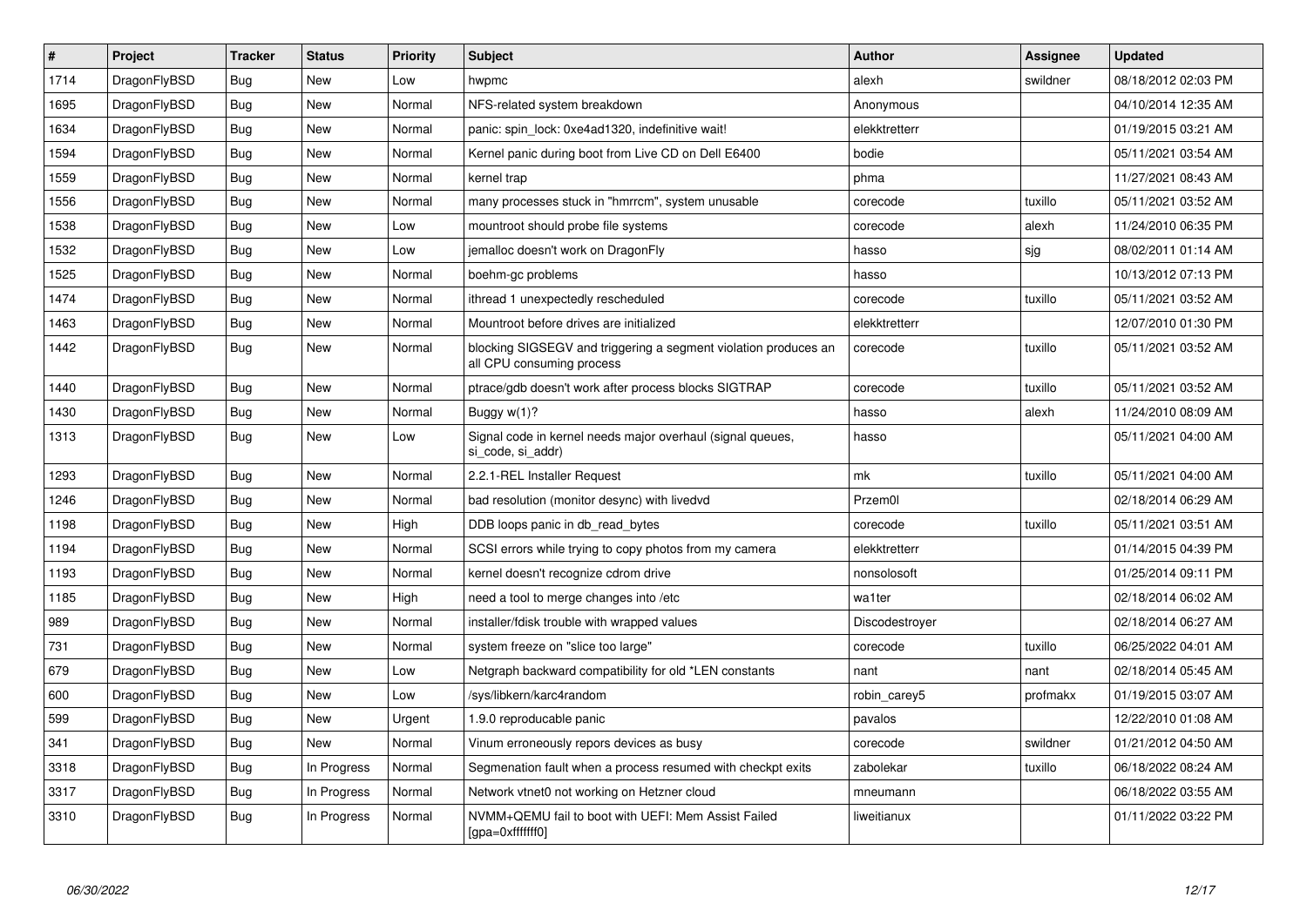| $\sharp$ | Project      | <b>Tracker</b> | <b>Status</b> | <b>Priority</b> | Subject                                                                                                   | <b>Author</b>     | Assignee | <b>Updated</b>      |
|----------|--------------|----------------|---------------|-----------------|-----------------------------------------------------------------------------------------------------------|-------------------|----------|---------------------|
| 3299     | DragonFlyBSD | Bug            | In Progress   | Normal          | DragonFlyBSD reports utterly wrong uptime (most of the time, right<br>after booting in)                   | adrian            |          | 11/11/2021 01:43 PM |
| 3295     | DragonFlyBSD | Bug            | In Progress   | Normal          | Adapt devel/libvirt for nvmm                                                                              | tuxillo           | tuxillo  | 11/03/2021 04:56 PM |
| 3269     | DragonFlyBSD | <b>Bug</b>     | In Progress   | Normal          | Is double-buffer'd buf still required by HAMMER2?                                                         | tkusumi           |          | 05/12/2021 04:09 PM |
| 3113     | DragonFlyBSD | Bug            | In Progress   | Urgent          | Booting vKernel fails due being out of swap space                                                         | tcullen           |          | 05/11/2021 04:14 AM |
| 3111     | DragonFlyBSD | Bug            | In Progress   | High            | Mouse lags every second heavily under X11                                                                 | mneumann          |          | 12/12/2017 09:46 PM |
| 3089     | DragonFlyBSD | Bug            | In Progress   | Normal          | vtnet(4) - disable TCP checksum offload by default                                                        | jlane             | vadaszi  | 05/11/2021 04:14 AM |
| 3028     | DragonFlyBSD | Bug            | In Progress   | Normal          | installer: confusion of set/get disk encryption passphrase dialogs                                        | liweitianux       | tuxillo  | 06/03/2022 05:13 PM |
| 3021     | DragonFlyBSD | Bug            | In Progress   | Normal          | sys/dev/drm/i915/i915_gem_stolen.c:115]: (error) Signed integer<br>overflow for expression '65535<<20'    | dcb               |          | 04/11/2017 12:46 PM |
| 3011     | DragonFlyBSD | Bug            | In Progress   | Normal          | dragonfly/sys/dev/netif/re/re.c: suspicious code?                                                         | dcb               |          | 07/29/2017 01:26 AM |
| 2819     | DragonFlyBSD | Bug            | In Progress   | Normal          | Random micro system freezes after a week of uptime                                                        | ftigeot           | dillon   | 08/16/2015 08:46 PM |
| 2797     | DragonFlyBSD | Bug            | In Progress   | Low             | vkernels with & without machdep.pmap_mmu_optimize                                                         | yellowrabbit2010  |          | 11/27/2021 08:06 AM |
| 2731     | DragonFlyBSD | <b>Bug</b>     | In Progress   | Normal          | Screen full of random colors when starting Xorg with Intel Haswell<br>HD Graphics P4600                   | jkatzmaier        |          | 11/12/2014 04:08 PM |
| 2631     | DragonFlyBSD | Bug            | In Progress   | Low             | Verify library versioning current with full package build and switch it<br>on (after publishing packages) | tuxillo           |          | 05/11/2021 04:06 AM |
| 2549     | DragonFlyBSD | Bug            | In Progress   | Normal          | netgraph7: Kernel page fault.                                                                             | russiane39        | nant     | 05/10/2013 11:20 PM |
| 2499     | DragonFlyBSD | Bug            | In Progress   | Urgent          | DRAGONFLY_3_2 lockd not responding correctly                                                              | Nerzhul           |          | 01/22/2013 12:47 PM |
| 2414     | DragonFlyBSD | <b>Bug</b>     | In Progress   | Normal          | Lenovo S10 acpi freeze (not new)                                                                          | davshao           |          | 05/11/2021 04:13 AM |
| 2391     | DragonFlyBSD | Bug            | In Progress   | Normal          | System lock with ahci and acpi enabled on ATI RS690 chipset with<br>SMB600 sata controller                | jorisgio          | vadaszi  | 06/03/2015 03:51 PM |
| 2360     | DragonFlyBSD | Bug            | In Progress   | Normal          | Wishlist: virtio driver import                                                                            | vsrinivas         |          | 06/04/2022 04:16 AM |
| 2358     | DragonFlyBSD | Bug            | In Progress   | Normal          | DFBSD v3.0.2.32.g928ca - panic: hammer: insufficient undo FIFO<br>space!                                  | tuxillo           | tuxillo  | 05/10/2021 02:50 AM |
| 2353     | DragonFlyBSD | <b>Bug</b>     | In Progress   | Normal          | panic: assertion "gd->gd_spinlocks_wr == 0" failed in<br>bsd4 schedulerclock                              | jaydg             | alexh    | 11/28/2012 01:57 AM |
| 2351     | DragonFlyBSD | Bug            | In Progress   | Normal          | DFBSD v3.1.0.579.g44ccf - Stuck during startup, random freezes                                            | tuxillo           |          | 04/24/2012 08:21 AM |
| 2345     | DragonFlyBSD | Bug            | In Progress   | Normal          | DFBSD v3.1.0.457.gd679f - NFS panic on diskless station                                                   | tuxillo           |          | 04/07/2012 05:22 PM |
| 2296     | DragonFlyBSD | <b>Bug</b>     | In Progress   | High            | panic: assertion "m->wire count > 0" failed                                                               | thomas.nikolajsen |          | 08/30/2012 06:09 AM |
| 2282     | DragonFlyBSD | <b>Bug</b>     | In Progress   | Normal          | gdb segfaults with certain corefiles                                                                      | tuxillo           |          | 01/18/2012 04:40 PM |
| 2013     | DragonFlyBSD | <b>Bug</b>     | In Progress   | Normal          | oversized DMA request loop                                                                                | josepht           |          | 05/11/2021 04:06 AM |
| 1921     | DragonFlyBSD | Bug            | In Progress   | Normal          | we miss mlockall                                                                                          | alexh             | tuxillo  | 06/18/2022 04:08 AM |
| 1819     | DragonFlyBSD | <b>Bug</b>     | In Progress   | Low             | truss - Major revamping task list                                                                         | tuxillo           | tuxillo  | 11/27/2021 08:45 AM |
| 1749     | DragonFlyBSD | <b>Bug</b>     | In Progress   | Normal          | HAMMER fsstress panic in hammer flush inode core<br>'ip->flush_state != HAMMER_FST_FLUSH'                 | vsrinivas         |          | 05/11/2021 04:06 AM |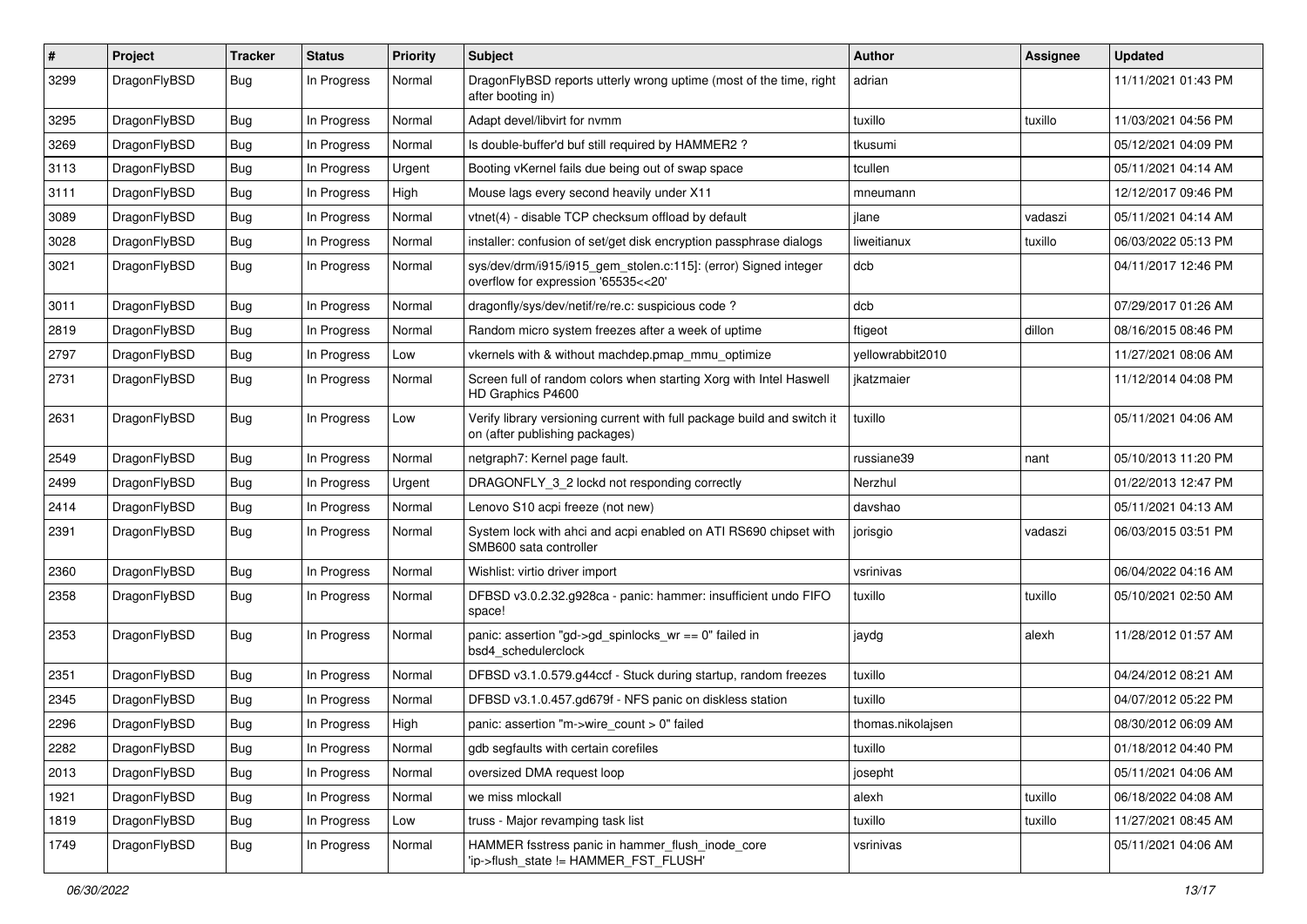| $\#$ | Project      | <b>Tracker</b> | <b>Status</b> | <b>Priority</b> | <b>Subject</b>                                                                                                     | <b>Author</b>      | Assignee  | <b>Updated</b>      |
|------|--------------|----------------|---------------|-----------------|--------------------------------------------------------------------------------------------------------------------|--------------------|-----------|---------------------|
| 1744 | DragonFlyBSD | <b>Bug</b>     | In Progress   | Normal          | HAMMER fsstress panic in hammer_setup_child_callback                                                               | vsrinivas          |           | 05/11/2021 04:05 AM |
| 1669 | DragonFlyBSD | <b>Bug</b>     | In Progress   | Normal          | Drive wont open using button                                                                                       | elekktretterr      |           | 02/29/2012 12:05 PM |
| 1661 | DragonFlyBSD | Bug            | In Progress   | Normal          | panic on password entry mount smb filesystem                                                                       | vsrinivas          |           | 11/27/2021 08:29 AM |
| 1584 | DragonFlyBSD | Bug            | In Progress   | Normal          | can't use ssh from jail: debug1: read_passphrase: can't open<br>/dev/tty: Device busy                              | corecode           | tuxillo   | 05/11/2021 03:53 AM |
| 1583 | DragonFlyBSD | <b>Bug</b>     | In Progress   | Normal          | panic: assertion: cursor->trans->sync_lock_refs > 0 in<br>hammer_recover_cursor                                    | corecode           | tuxillo   | 05/11/2021 03:53 AM |
| 1547 | DragonFlyBSD | <b>Bug</b>     | In Progress   | Normal          | disklabel64 automatic sizing                                                                                       | corecode           | tuxillo   | 05/11/2021 03:52 AM |
| 1528 | DragonFlyBSD | <b>Bug</b>     | In Progress   | Normal          | ktrace does not show proper return values for pipe(2)                                                              | corecode           | tuxillo   | 05/11/2021 03:52 AM |
| 1502 | DragonFlyBSD | <b>Bug</b>     | In Progress   | Normal          | Lock while deleting files from nohistory HAMMER directories                                                        | hasso              |           | 03/10/2013 04:28 AM |
| 1475 | DragonFlyBSD | <b>Bug</b>     | In Progress   | Normal          | kernel blocks with low memory and syscons setting a high res mode<br>/ scrollback                                  | corecode           | tuxillo   | 05/11/2021 03:52 AM |
| 1469 | DragonFlyBSD | <b>Bug</b>     | In Progress   | Normal          | Hammer history security concern                                                                                    | corecode           | tuxillo   | 05/11/2021 03:52 AM |
| 1390 | DragonFlyBSD | Bug            | In Progress   | Normal          | Use id t type for {get, set}priority()                                                                             | Anonymous          | tuxillo   | 07/05/2019 02:18 AM |
| 1368 | DragonFlyBSD | <b>Bug</b>     | In Progress   | Normal          | suspend signal race?                                                                                               | qhwt+dfly          |           | 05/11/2021 03:51 AM |
| 1336 | DragonFlyBSD | <b>Bug</b>     | In Progress   | Normal          | Still looking for reports of missed directory entries w/ HAMMER                                                    | dillon             |           | 05/11/2021 04:00 AM |
| 1307 | DragonFlyBSD | Bug            | In Progress   | Normal          | hammer tid -2 shows unexpected result                                                                              | corecode           |           | 10/18/2016 05:29 PM |
| 1302 | DragonFlyBSD | <b>Bug</b>     | In Progress   | Normal          | Checkpoint regression?                                                                                             | sjg                | sjg       | 07/10/2013 05:22 PM |
| 1218 | DragonFlyBSD | <b>Bug</b>     | In Progress   | Normal          | panic: assertion: $error == 0$ in hammer start transaction                                                         | rumcic             |           | 05/11/2021 04:00 AM |
| 1181 | DragonFlyBSD | Bug            | In Progress   | Normal          | ACX111 panic                                                                                                       | elekktretterr      |           | 05/11/2021 04:00 AM |
| 1148 | DragonFlyBSD | Bug            | In Progress   | Low             | BCM4311 wireless network adapter detected but not functional                                                       | archimedes.gaviola |           | 05/11/2021 04:00 AM |
| 1030 | DragonFlyBSD | <b>Bug</b>     | In Progress   | Normal          | msdosfs umount panic                                                                                               | corecode           | tuxillo   | 05/11/2021 03:51 AM |
| 998  | DragonFlyBSD | <b>Bug</b>     | In Progress   | Normal          | Unconfiguring a vn while it is mounted                                                                             | rumcic             | tuxillo   | 05/11/2021 04:00 AM |
| 884  | DragonFlyBSD | Bug            | In Progress   | High            | Performance/memory problems under filesystem IO load                                                               | hasso              |           | 05/11/2021 03:50 AM |
| 781  | DragonFlyBSD | Bug            | In Progress   | Normal          | fdisk uses wrong geometry on usb flash drives                                                                      | corecode           | tuxillo   | 05/11/2021 03:50 AM |
| 742  | DragonFlyBSD | Bug            | In Progress   | Normal          | umount problems with multiple mounts                                                                               | corecode           | tuxillo   | 06/25/2022 04:02 AM |
| 725  | DragonFlyBSD | <b>Bug</b>     | In Progress   | Low             | 'make distribution' fails w/'ro' /usr/obj                                                                          | c.turner           |           | 03/09/2013 01:01 PM |
| 604  | DragonFlyBSD | <b>Bug</b>     | In Progress   | Normal          | 1.8.1-RELEASE - clock runs fast on mainboard ASUS P5A-B                                                            | yeti               |           | 05/11/2021 03:55 AM |
| 331  | DragonFlyBSD | Bug            | In Progress   | Normal          | ftpsesame (aka Bridging S01E03)                                                                                    | bastyaelvtars      |           | 03/09/2013 12:28 PM |
| 168  | DragonFlyBSD | Bug            | In Progress   | Normal          | Livelocked limit engaged while trying to setup IPW wireless                                                        | mschacht           | sepherosa | 05/11/2021 04:05 AM |
| 3205 | DragonFlyBSD | Bug            | Feedback      | High            | Go compiler net test failing                                                                                       | t_dfbsd            | tuxillo   | 05/10/2021 02:45 AM |
| 3152 | DragonFlyBSD | <b>Bug</b>     | Feedback      | Normal          | Console's size in ttyv0 and single user mode is sticking to 80x25,<br>while ttyv1 can make use of the whole screen | overtime           |           | 02/24/2019 01:08 AM |
| 2958 | DragonFlyBSD | <b>Bug</b>     | Feedback      | Normal          | Hammer FS dies during pruning after massive write load                                                             | neilb              |           | 10/11/2016 04:20 AM |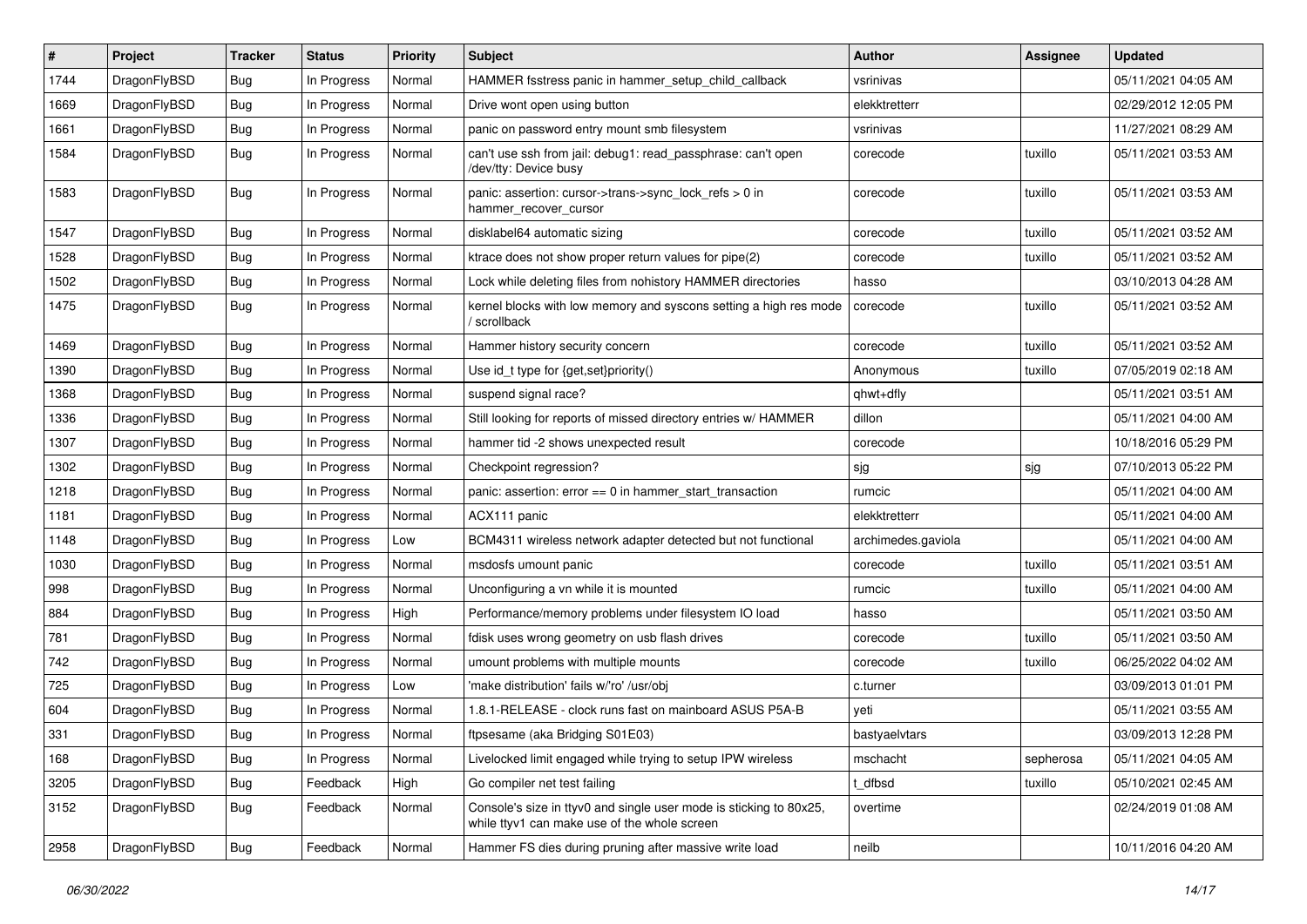| $\vert$ # | Project      | <b>Tracker</b> | <b>Status</b> | <b>Priority</b> | Subject                                                                                         | <b>Author</b>    | <b>Assignee</b> | <b>Updated</b>      |
|-----------|--------------|----------------|---------------|-----------------|-------------------------------------------------------------------------------------------------|------------------|-----------------|---------------------|
| 2957      | DragonFlyBSD | Bug            | Feedback      | Normal          | swapoff -a followed by swapon -a doesn't give your swap back                                    | neilb            |                 | 10/09/2016 04:17 AM |
| 2644      | DragonFlyBSD | Bug            | Feedback      | Normal          | 3.6.0-REL trap 9 on boot                                                                        | memmerto         |                 | 11/27/2021 08:08 AM |
| 2638      | DragonFlyBSD | <b>Bug</b>     | Feedback      | High            | Fix machdep.pmap_mmu_optimize                                                                   | tuxillo          |                 | 05/11/2021 04:07 AM |
| 2636      | DragonFlyBSD | <b>Bug</b>     | Feedback      | Low             | Add -x flag to iostat (a la solaris)                                                            | tuxillo          |                 | 05/11/2021 04:07 AM |
| 2617      | DragonFlyBSD | Bug            | Feedback      | Normal          | Possible issue with wireless mouse on 3.6 release                                               | FilippoMo        |                 | 01/14/2015 03:42 PM |
| 2556      | DragonFlyBSD | <b>Bug</b>     | Feedback      | Normal          | DragonFly v3.5.0.81.gd3479 - Process signal weirdness                                           | tuxillo          |                 | 12/17/2013 03:48 PM |
| 2459      | DragonFlyBSD | Bug            | Feedback      | Normal          | apic problems with HP Probook 4510s                                                             | thowe            |                 | 11/27/2021 08:22 AM |
| 2396      | DragonFlyBSD | <b>Bug</b>     | Feedback      | High            | Latest 3.1 development version core dumps while destroying master<br><b>PFS</b>                 | sgeorge          |                 | 01/23/2013 04:10 PM |
| 2347      | DragonFlyBSD | <b>Bug</b>     | Feedback      | High            | Hammer PFSes destroy does not give back full space allocated to<br><b>PFS</b>                   | sgeorge          |                 | 07/19/2012 01:11 AM |
| 2288      | DragonFlyBSD | <b>Bug</b>     | Feedback      | Normal          | Random IO performance loss introduced since January 1st                                         | lentferj         |                 | 01/23/2013 04:21 PM |
| 2100      | DragonFlyBSD | Bug            | Feedback      | Normal          | devfs related panic                                                                             | sepherosa        | alexh           | 07/10/2011 02:29 PM |
| 2090      | DragonFlyBSD | Bug            | Feedback      | Normal          | snd_hda does not support headphone automute                                                     | justin           |                 | 03/29/2012 08:03 PM |
| 2081      | DragonFlyBSD | Bug            | Feedback      | Normal          | Panic on device "detach" / "failure"                                                            | vsrinivas        |                 | 02/29/2012 07:11 AM |
| 2037      | DragonFlyBSD | Bug            | Feedback      | Normal          | Panic Bad link elm while building packages                                                      | ftigeot          | dillon          | 04/21/2011 07:20 AM |
| 1860      | DragonFlyBSD | <b>Bug</b>     | Feedback      | Normal          | Panic while creating UFS fs on vn(4) for initrd                                                 | matthias         |                 | 02/29/2012 07:16 AM |
| 1831      | DragonFlyBSD | Bug            | Feedback      | High            | HAMMER "malloc limit exceeded" panic                                                            | eocallaghan      | dillon          | 06/04/2022 04:38 AM |
| 1824      | DragonFlyBSD | Bug            | Feedback      | Normal          | kernel panic, x86, 2.7.3.859.ge5104                                                             | akirchhoff135014 |                 | 03/10/2013 07:49 AM |
| 1745      | DragonFlyBSD | Bug            | Feedback      | Normal          | kmalloc panic                                                                                   | josepht          |                 | 05/11/2021 04:05 AM |
| 1727      | DragonFlyBSD | <b>Bug</b>     | Feedback      | Normal          | CD boot panic (2.6.1) (usb?)                                                                    | kiril            |                 | 05/15/2022 05:10 AM |
| 1718      | DragonFlyBSD | <b>Bug</b>     | Feedback      | Normal          | IDE disk drive not detected by x86_64 2.6.1 Live CD                                             | bcox             |                 | 11/27/2021 08:25 AM |
| 1717      | DragonFlyBSD | Bug            | Feedback      | Normal          | HAMMER panic in hammer_cursor_down()                                                            | josepht1         |                 | 05/11/2021 04:05 AM |
| 1672      | DragonFlyBSD | Bug            | Feedback      | Normal          | panic (trap 12) around btree_search() in 2.4.1-RELEASE                                          | floid            |                 | 01/19/2015 03:36 AM |
| 1668      | DragonFlyBSD | Bug            | Feedback      | Normal          | Power button not working                                                                        | elekktretterr    |                 | 03/10/2013 06:22 AM |
| 1618      | DragonFlyBSD | Bug            | Feedback      | Normal          | collision for 'struct pmap' when using RPC and <sys user.h=""></sys>                            | carenas          |                 | 05/11/2021 04:05 AM |
| 1613      | DragonFlyBSD | Bug            | Feedback      | Normal          | USB Keyboard not working on master                                                              | elekktretterr    |                 | 05/11/2021 04:05 AM |
| 1593      | DragonFlyBSD | <b>Bug</b>     | Feedback      | Normal          | panic: assertion: ccb == ap->ap_err_ccb in ahci_put_err_ccb                                     | ftigeot          | ftigeot         | 05/15/2022 05:09 AM |
| 1592      | DragonFlyBSD | <b>Bug</b>     | Feedback      | Normal          | AcpiOSUnmapMemory: Warning, deallocation did not track<br>allocation.                           | eocallaghan      |                 | 06/02/2014 07:45 AM |
| 1591      | DragonFlyBSD | <b>Bug</b>     | Feedback      | Normal          | Lenovo X301 hangs with AHCI Driver CMD TIMEOUT<br>STS=d0 <bsy></bsy>                            | eocallaghan      |                 | 05/11/2021 04:05 AM |
| 1587      | DragonFlyBSD | <b>Bug</b>     | Feedback      | Normal          | can't gdb across fork                                                                           | corecode         | tuxillo         | 05/11/2021 03:54 AM |
| 1580      | DragonFlyBSD | <b>Bug</b>     | Feedback      | Normal          | Panic (Fatal trap 12: page fault while in kernel mode) while playing<br>with pf and netif names | rumcic           |                 | 12/21/2018 01:21 AM |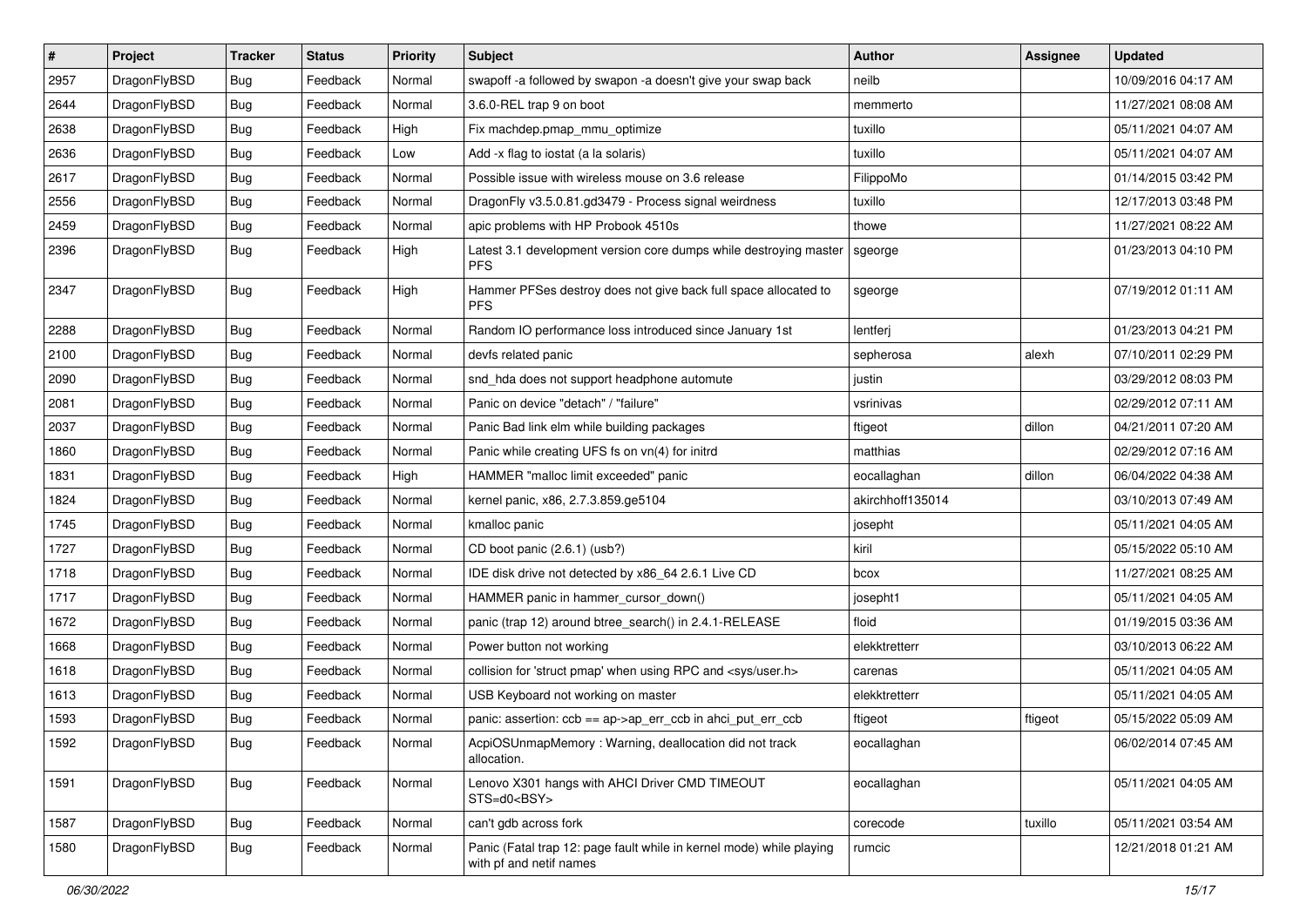| $\sharp$ | Project      | <b>Tracker</b> | <b>Status</b> | <b>Priority</b> | Subject                                                                                                                                                   | Author         | Assignee | <b>Updated</b>      |
|----------|--------------|----------------|---------------|-----------------|-----------------------------------------------------------------------------------------------------------------------------------------------------------|----------------|----------|---------------------|
| 1579     | DragonFlyBSD | Bug            | Feedback      | Normal          | dfly 2.4.1 does not like HP DL360G4p and Smart Array 6400 with<br>MSA20                                                                                   | tomaz.borstnar | tuxillo  | 06/02/2014 02:44 PM |
| 1577     | DragonFlyBSD | Bug            | Feedback      | Normal          | panic: assertion: leaf->base.obj_id == ip->obj_id in<br>hammer_ip_delete_range                                                                            | qhwt+dfly      |          | 05/11/2021 04:01 AM |
| 1563     | DragonFlyBSD | Bug            | Feedback      | Normal          | reset(1) doesn't reset terminal to the defaults                                                                                                           | hasso          |          | 03/10/2013 04:17 AM |
| 1560     | DragonFlyBSD | <b>Bug</b>     | Feedback      | Normal          | Unable to modify partition table on ThinkPad T61p during install                                                                                          | rehsack        |          | 01/15/2015 08:57 AM |
| 1521     | DragonFlyBSD | <b>Bug</b>     | Feedback      | Normal          | amd64 2.4 livecd won't mount root at boot                                                                                                                 | bolapara       |          | 01/28/2018 03:45 AM |
| 1489     | DragonFlyBSD | <b>Bug</b>     | Feedback      | Normal          | panic: ufs dirbad: bad dir                                                                                                                                | rumcic         |          | 03/10/2013 04:34 AM |
| 1486     | DragonFlyBSD | <b>Bug</b>     | Feedback      | Normal          | Interrupt storm related to SATA DVD device                                                                                                                | hasso          |          | 05/11/2021 04:01 AM |
| 1481     | DragonFlyBSD | Bug            | Feedback      | Normal          | panic: assertion: kva_p(buf) in soopt_from_kbuf (after ipfw pipe<br>show, 2.2.1-R)                                                                        | combiner       |          | 05/11/2021 04:01 AM |
| 1456     | DragonFlyBSD | Bug            | Feedback      | Normal          | Microsoft wireless desktop problems                                                                                                                       | elekktretterr  |          | 01/15/2015 08:34 AM |
| 1454     | DragonFlyBSD | Bug            | Feedback      | Normal          | Unable to boot from external USB DVD drive                                                                                                                | elekktretterr  |          | 05/11/2021 04:01 AM |
| 1448     | DragonFlyBSD | <b>Bug</b>     | Feedback      | Normal          | panic: assertion: _tp->tt_msg->tt_cpuid == mycpuid in<br>tcp_callout_active tcp_output tcp_usr_send netmsg_pru_send<br>netmsg_service tcpmsg_service_loop | dillon         |          | 05/11/2021 04:00 AM |
| 1429     | DragonFlyBSD | <b>Bug</b>     | Feedback      | Normal          | vkernel bug - "mfree: m->m_nextpkt != NULL"                                                                                                               | dillon         |          | 05/11/2021 04:00 AM |
| 1428     | DragonFlyBSD | <b>Bug</b>     | Feedback      | Low             | POSIX.1e implementation is too old                                                                                                                        | hasso          | tuxillo  | 05/11/2021 04:00 AM |
| 1411     | DragonFlyBSD | <b>Bug</b>     | Feedback      | Normal          | Burning doesn't work with ahci(4)                                                                                                                         | hasso          | dillon   | 05/11/2021 04:00 AM |
| 1397     | DragonFlyBSD | <b>Bug</b>     | Feedback      | Normal          | jobs -I output inconsistency when called from script                                                                                                      | Anonymous      | tuxillo  | 05/15/2022 05:07 AM |
| 1387     | DragonFlyBSD | Bug            | Feedback      | Normal          | zero-size malloc and ps: kvm_getprocs: Bad address                                                                                                        | qhwt+dfly      |          | 05/11/2021 04:00 AM |
| 1332     | DragonFlyBSD | <b>Bug</b>     | Feedback      | Normal          | DFBSD 2.2 - Booting usbcdrom/usbsticks on thinkpad hangs on<br>"BTX Halted"                                                                               | tuxillo        |          | 05/11/2021 04:00 AM |
| 1330     | DragonFlyBSD | Bug            | Feedback      | Normal          | Hammer, usb disk, SYNCHRONIZE CACHE failure                                                                                                               | josepht        |          | 06/02/2014 04:56 AM |
| 1287     | DragonFlyBSD | Bug            | Feedback      | Normal          | altg configuration doesn't work                                                                                                                           | corecode       | tuxillo  | 05/11/2021 03:51 AM |
| 1282     | DragonFlyBSD | Bug            | Feedback      | Normal          | panic (trap 12) when booting SMP kernel on Atom 330 (dual core)                                                                                           | tomaz.borstnar |          | 05/11/2021 04:00 AM |
| 1250     | DragonFlyBSD | <b>Bug</b>     | Feedback      | Normal          | Panic upon plugging an USB flash drive into the machine                                                                                                   | rumcic         |          | 03/10/2013 05:17 AM |
| 1249     | DragonFlyBSD | <b>Bug</b>     | Feedback      | Normal          | panic: ffs_vfree: freeing free inode                                                                                                                      | rumcic         |          | 03/10/2013 05:13 AM |
| 1144     | DragonFlyBSD | Bug            | Feedback      | Normal          | Incorrect clock under KVM                                                                                                                                 | msylvan        |          | 03/09/2013 01:17 PM |
| 1127     | DragonFlyBSD | Bug            | Feedback      | Low             | cdrom drive not detected                                                                                                                                  | tgr            | corecode | 01/15/2015 08:55 AM |
| 1101     | DragonFlyBSD | Bug            | Feedback      | Normal          | ohci related panic                                                                                                                                        | polachok       |          | 05/11/2021 04:00 AM |
| 979      | DragonFlyBSD | Bug            | Feedback      | Normal          | Failure-prone USB mass storage (SB600? msdosfs? CAM?)                                                                                                     | floid          |          | 01/15/2015 08:38 AM |
| 911      | DragonFlyBSD | <b>Bug</b>     | Feedback      | Normal          | kldload/kernel linker can exceed malloc reserve and panic system                                                                                          | corecode       | tuxillo  | 05/11/2021 03:51 AM |
| 901      | DragonFlyBSD | <b>Bug</b>     | Feedback      | Normal          | route show needs to get data from all cpus                                                                                                                | corecode       | tuxillo  | 05/11/2021 03:50 AM |
| 847      | DragonFlyBSD | <b>Bug</b>     | Feedback      | Normal          | processes getting stuck on mount point                                                                                                                    | corecode       | tuxillo  | 05/11/2021 03:50 AM |